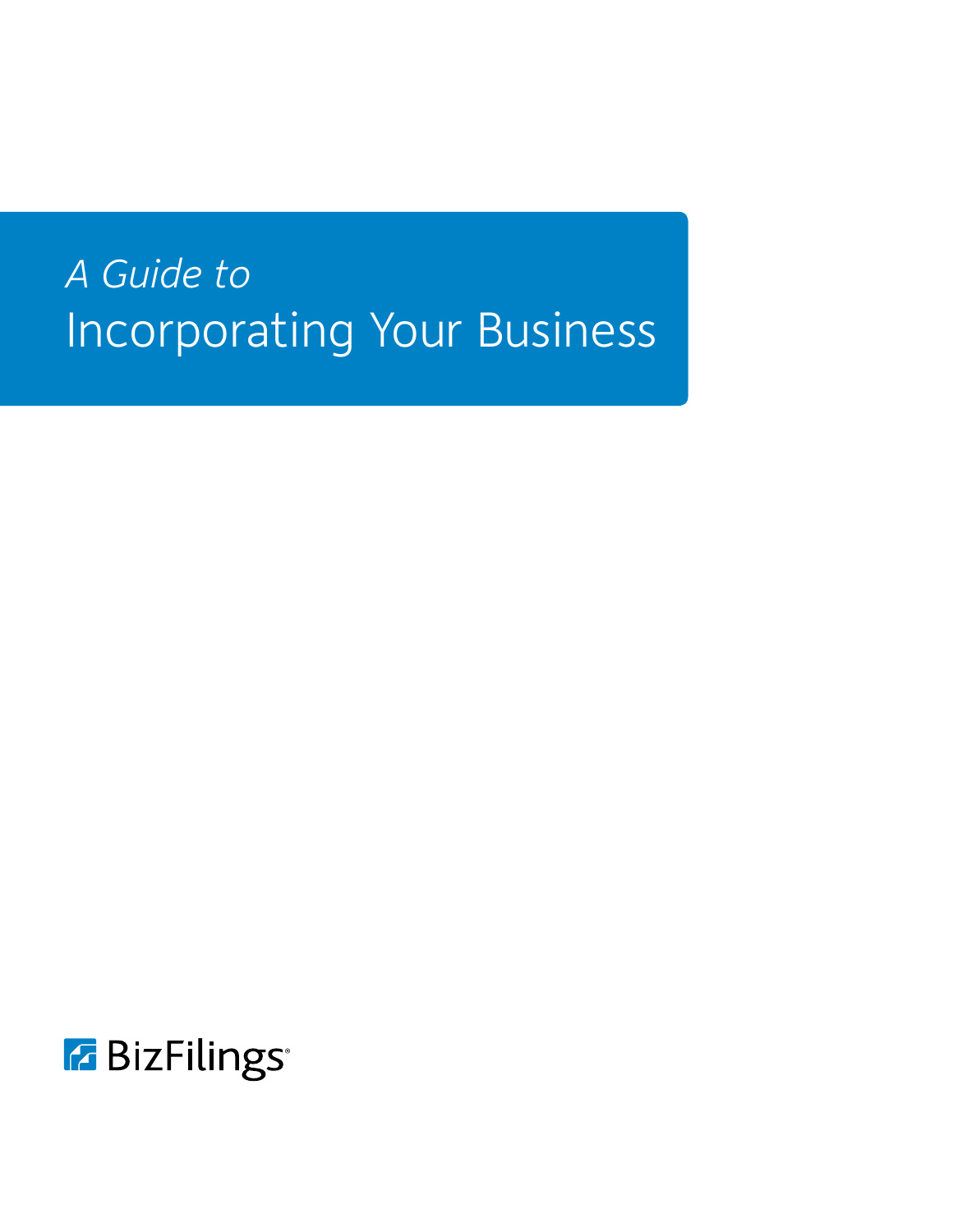#### Entity descriptions, advantages and disadvantages

| Sole proprietorship 4                                                                        |
|----------------------------------------------------------------------------------------------|
| General partnership  5                                                                       |
| $\bullet$                                                                                    |
| D                                                                                            |
| C corporation  8<br>$\bullet$                                                                |
| Scorporation9<br>$\bullet$                                                                   |
| Nonprofit corporation  10<br>D                                                               |
| $\bullet$                                                                                    |
| $\bullet$                                                                                    |
| Professional limited liability company 12                                                    |
|                                                                                              |
| Business type comparison table 13                                                            |
|                                                                                              |
|                                                                                              |
| Incorporating in your home state vs. another state 14                                        |
| State statutes and taxation requirements 14                                                  |
| Delaware  15                                                                                 |
|                                                                                              |
|                                                                                              |
| Documentation, fees, and typical time frames. 16                                             |
| Mandatory corporation and LLC disclosures 16<br>$\bullet$                                    |
|                                                                                              |
| $\bullet$<br>Disclosure information required for corporations 17                             |
|                                                                                              |
| Disclosure information required for LLCs 18<br>Common information required for nonprofits 18 |
|                                                                                              |
|                                                                                              |
| Post-incorporation and ongoing compliance                                                    |
|                                                                                              |
|                                                                                              |
|                                                                                              |
| Consequences of non-compliance  21                                                           |
|                                                                                              |
| Using an incorporation service provider. 22                                                  |

- Benefits of using an incorporation service provider. . 22
- About BizFilings ............................ 22
- BizFilings' product listing ..................... 24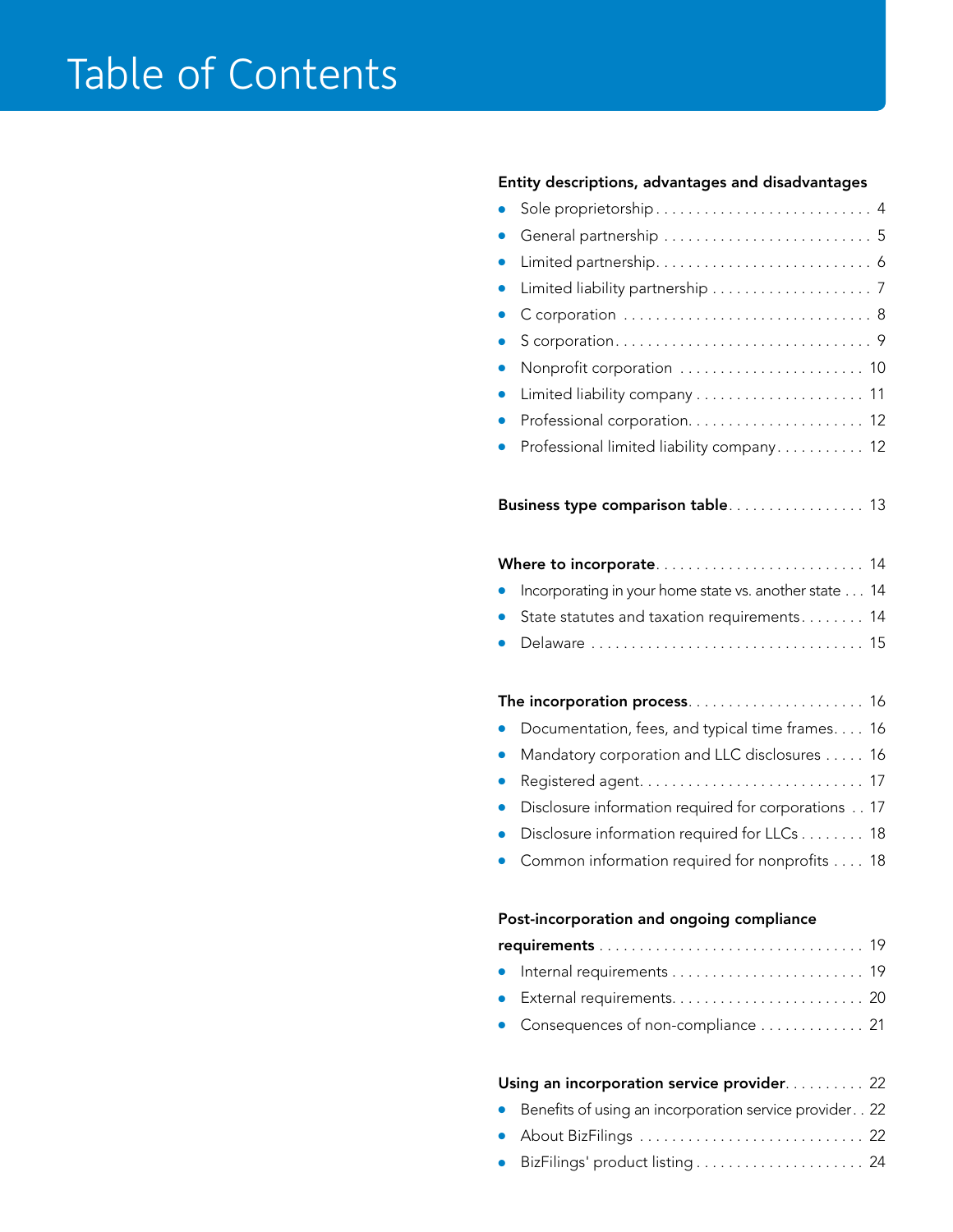As a business owner, you face many decisions when it comes to starting, running, and growing your business. BizFilings' *Guide to Incorporating Your Business* is designed to illustrate your options and help you decide what structure your business will take. It explains the advantages and disadvantages of incorporation, what the incorporation process entails, and your post-incorporation requirements such as filing annual statements with your state of incorporation.

We are business incorporation specialists and our goal is help you understand incorporation and your options and to make incorporation easier and more affordable. We've been helping small business owners incorporate since 1996 and understand the questions you have, the challenges you face, and your desire to succeed. We're committed to delivering high-quality, high-value service at an affordable price and supporting you across the life of your business.

The following section on business types is for general information purposes only. For more help regarding your particular business, talk with an attorney or accountant.

— BizFilings

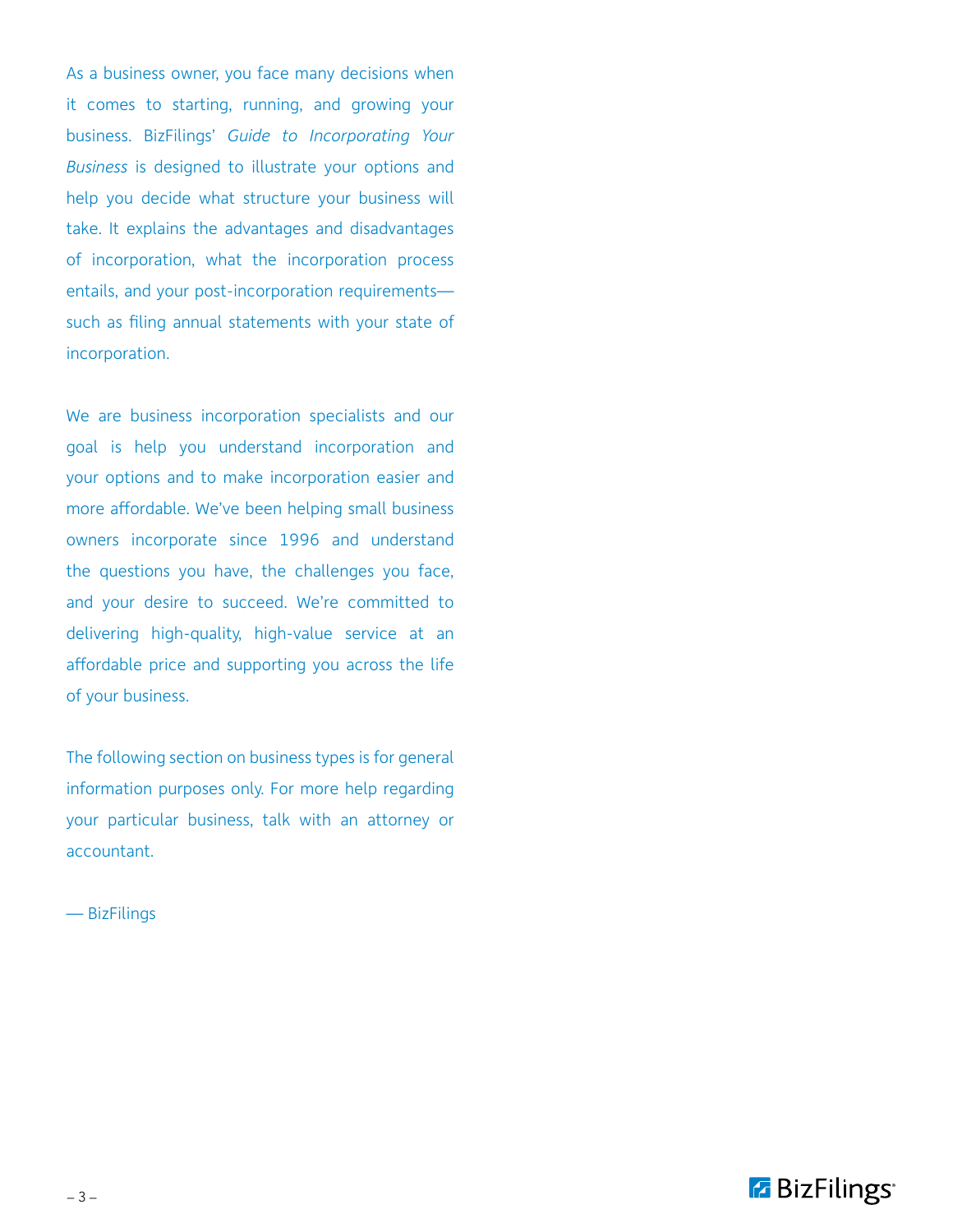## Sole Proprietorship

The sole proprietorship is the simplest business form and not a legal entity. It is the easiest type of business to establish—no state filing or agreement with other owners is required. It is simply an enterprise owned and operated by an individual. By default, once an individual starts selling goods or services, he or she has created a sole proprietorship.

A sole proprietorship is not legally separate from its owner. The law does not distinguish between the owner's personal assets and the business's obligations. In fact, a sole proprietor's assets can be (and often are) used to satisfy the debts and liabilities of the business. Remember: accidents happen, and businesses end all the time. Such circumstances may quickly become a nightmare for a business owner who operates as a sole proprietor.

## Advantages

- The owner can establish a sole proprietorship instantly, easily, and inexpensively
- No state paperwork is required for creation
- No separate tax filing is required; profits or losses are reported on the owner's tax return
- The owner may freely mix business and personal assets
- A sole proprietor need not pay unemployment tax on himself or herself (but must pay employee unemployment tax)
- Few, if any, ongoing formalities

- The owner is subject to unlimited personal liability for business debts, losses, and liabilities
- Obtaining capital, such as a bank loan, can be more difficult; lenders often require a more formal entity structure
- Sole proprietorships rarely survive an owner's death or incapacity, so they do not retain value
- Sole proprietorships by definition can only have one owner

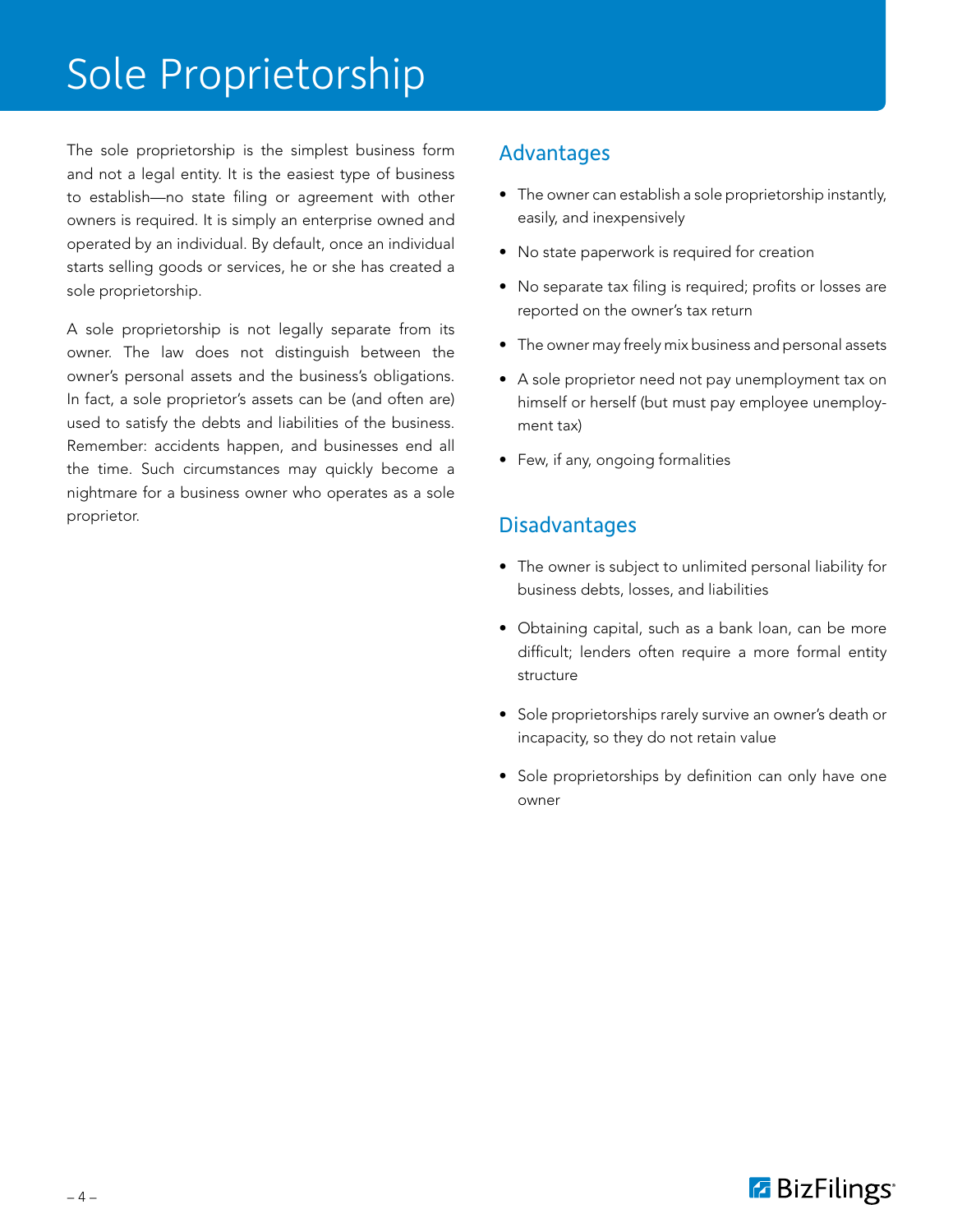## General Partnership

A general partnership is the simplest variety of partnership, and created automatically when two or more persons engage in a business enterprise for profit.

By default, a business that begins with a verbal agreement or handshake is considered a general partnership. All partners share in both the day-to-day management and business profits. A formal, written partnership agreement that sets forth all the partners' rights and responsibilities is highly recommended; oral agreements are fertile ground for disputes.

A general partnership offers owners no liability protection—partners are all liable for business debts and obligations and their personal assets can be used to satisfy those debts.

### Advantages

- Owners can start partnerships relatively easily and inexpensively
- No state paperwork is required for creation
- Most states do not impose a fee for the privilege of existing

- All owners are subject to unlimited personal liability for business debts, losses, and liabilities
- Individual partners bear responsibility for the actions of other partners
- Obtaining capital, such as a bank loan, can be more difficult, as lenders often require a more formal entity structure
- Poorly-organized partnerships and oral partnerships can lead to disputes among owners

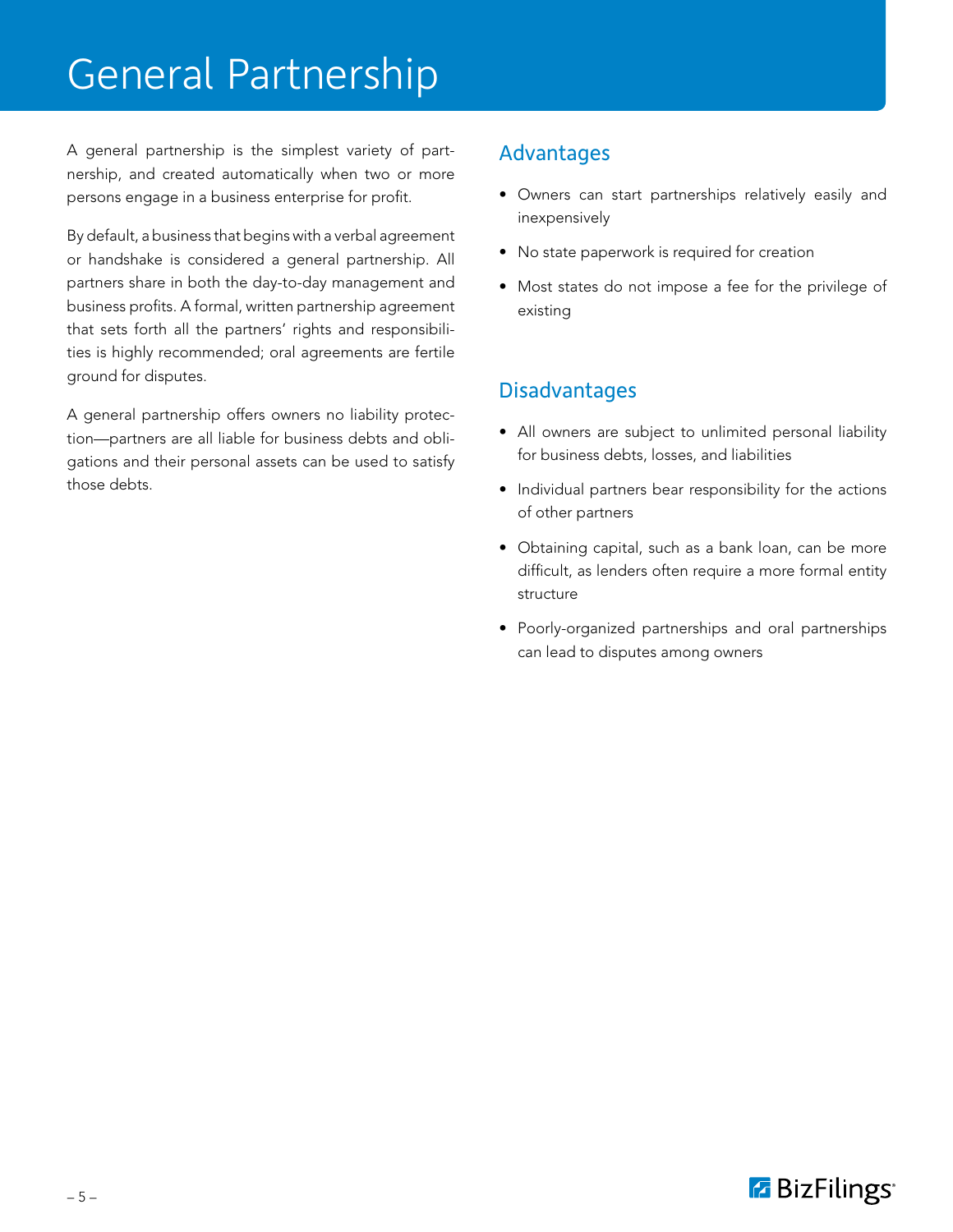## Limited Partnership

A limited partnership (LP) is owned by two classes of partners: general and limited. General partners manage the enterprise and are personally liable for its debts. Limited partners contribute capital and share profits, but typically do not participate in management. Limited partners also incur no personal liability for partnership debts beyond their capital contributions. At least one partner must be a general partner with unlimited liability, and one must be a limited partner whose liability is limited to the amount of his or her investment. Limited partners enjoy liability protection much like a corporation's shareholders or an LLC's members.

An LP allows for pass-through taxation, as income is not taxed at the business level. Limited partners can use losses to offset other passive income on their tax returns. An informational tax return is filed, but profits or losses are reported on the partners' personal tax returns and any tax due is paid at the individual level. General partner losses can be used to shelter other income up to the value of their investment, since losses are not usually considered passive. LPs are especially appealing to businesses focused on a single, limited-term project (such as real estate or the film industry). LPs can be used as a form of estate planning in that parents can retain control of their business while transferring shares to their children.

To form an LP, organizers must file formation documents with their state's business chartering agency and pay a filing fee.

## Advantages

- LPs enjoy pass-through taxation
- Limited partners are not held personally responsible for business debts and liabilities
- General partner(s) have full control over all business decisions
- Partners have more flexibility in management structure with fewer formal requirements and annual paperwork

- The general partner(s) face unlimited liability
- Limited partners are prohibited from participating in business management

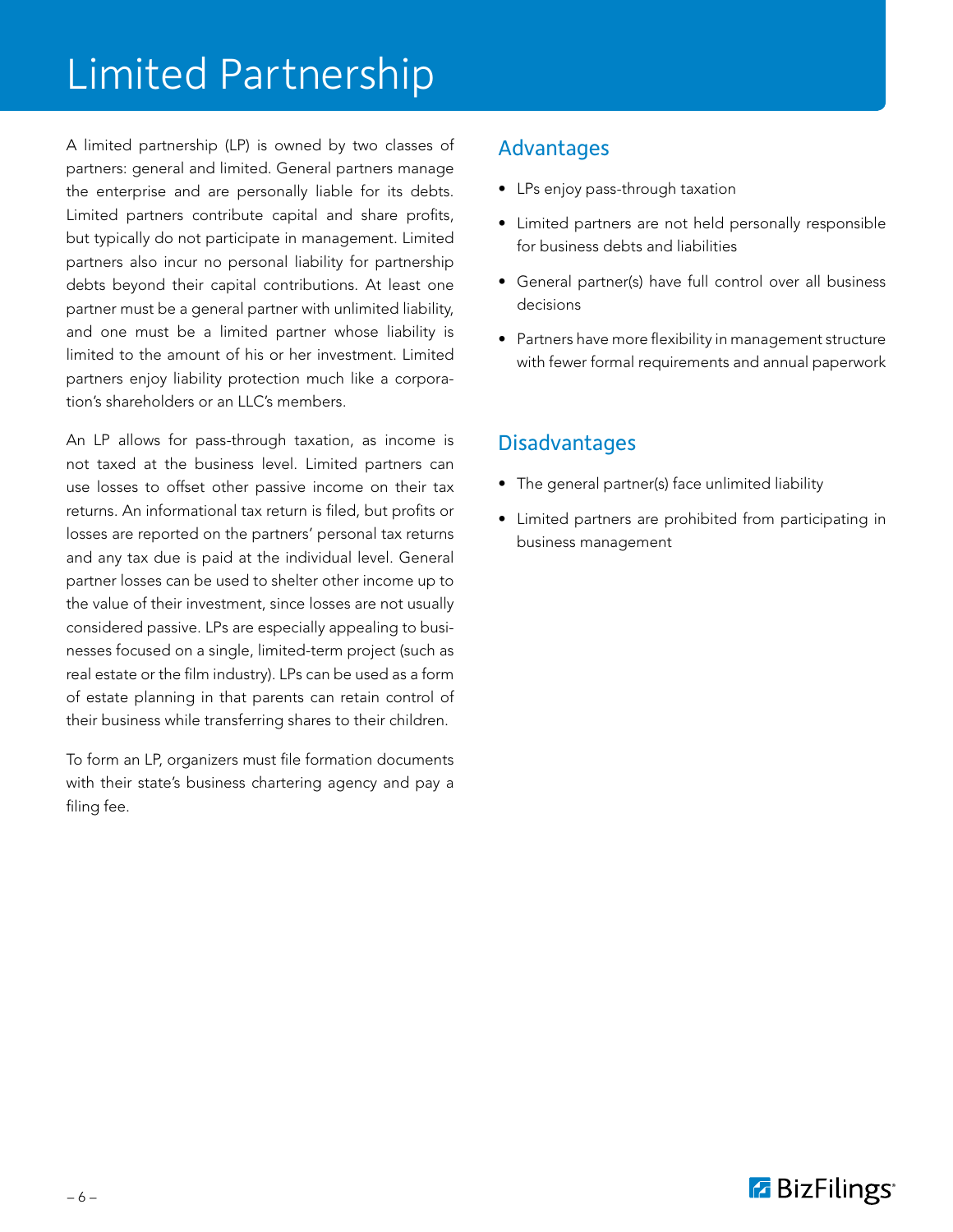# Limited Liability Partnership

A limited liability partnership (LLP) is a hybrid, sharing attributes of partnerships and limited liability companies (LLCs). LLP partners participate in the management of the business, as in general partnerships, and the personal assets of the partners typically cannot be used to satisfy business debts and liabilities, as in an LLC. LLP partners may also enjoy personal liability protection from the acts of other partners (but each partner remains liable for his or her own actions). State laws generally require LLPs to maintain generous insurance policies or cash reserves to pay claims brought against the LLP.

The LLP is appealing to licensed professionals prohibited from operating as an LLC or corporation—such as accountants, attorneys, and architects, and in many states, only licensed professionals can form LLPs. An LLP also allows for pass-through taxation, as its income is not taxed at the entity level. An informational tax return is filed, but profits or losses are reported on the partners' personal tax returns and any tax due is paid at the individual level.

To form an LLP, organizers must file formation documents with their state's business chartering agency and pay a filing fee.

## Advantages

- LLPs enjoy pass-through taxation
- All partners are not held personally responsible for business debts and liabilities
- Partners have more flexibility in how they manage the company with fewer formal requirements and annual paperwork
- The LLP form may be the only choice for a professional services business that wishes to have pass-through taxation in states that do not allow professional limited liability companies (PLLCs)

- Owners receive less liability coverage than with an LLC
- Many states impose mandatory insurance requirements
- LLPs have been eclipsed by PLLC statutes in some states
- Most states limit LLP status to professionals

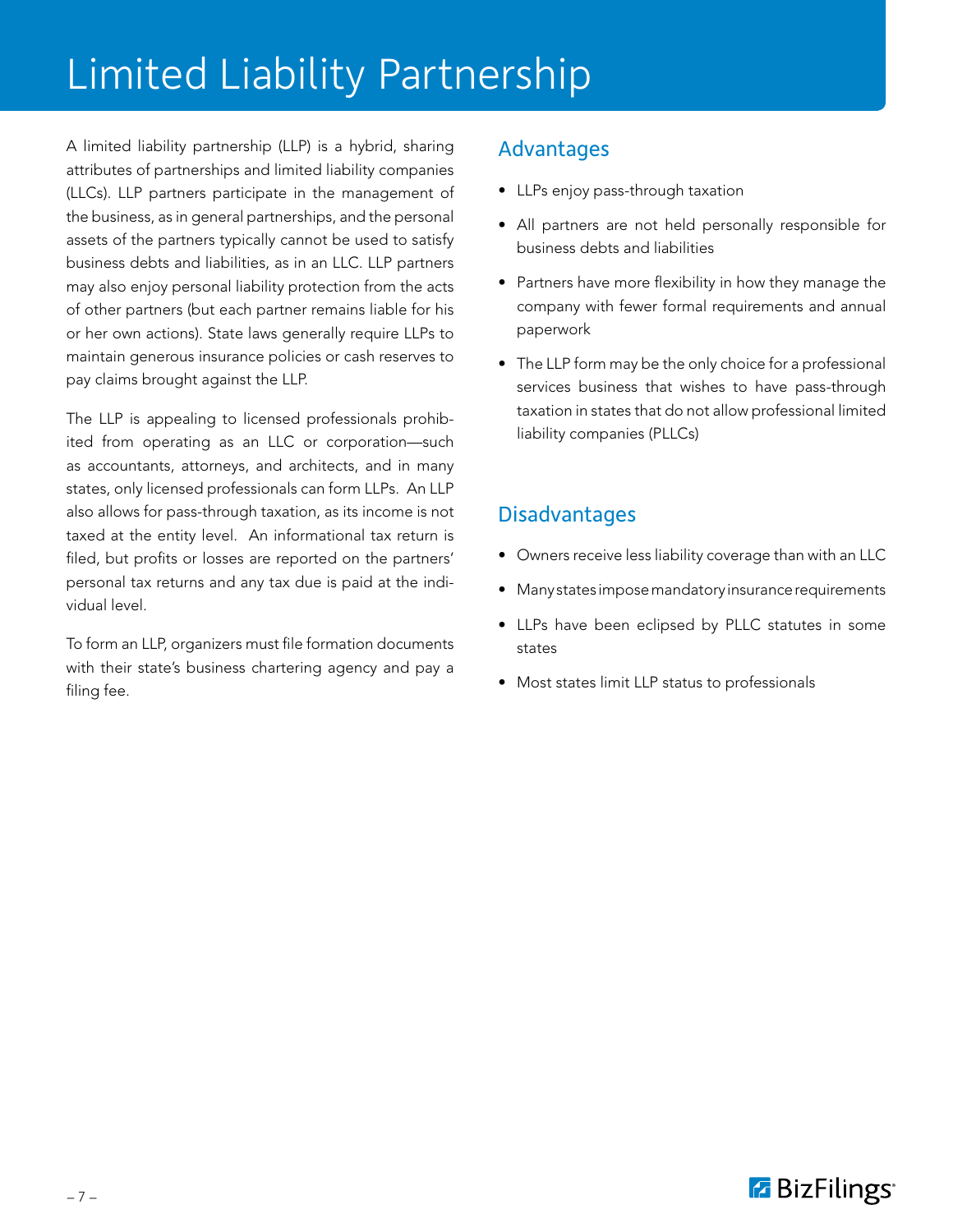## C Corporation

The standard corporation, also called a C corporation, is the most common business structure. A corporation is a separate legal entity owned by its shareholders, thereby protecting owners from personal liability for corporate debts and obligations.

A corporation's shareholders, directors, and officers must observe particular formalities in a corporation's operation and administration. For example, management decisions must often be made by formal vote and recorded in corporate minutes. Director and shareholder meetings must be properly noticed and documented. Finally, corporations must meet annual reporting requirements and pay ongoing fees in their state of incorporation and in states where they are registered to transact business.

Taxation is a significant consideration when choosing a business type, and a C corporation is taxed as a separate legal entity (i.e., no pass-through taxation like a partnership). A business tax return is filed and taxes are paid on the corporation's profits. If the corporation distributes profits to the shareholders in the form of dividends, shareholders pay income tax on those distributions. This creates a double taxation of corporate profits.

As with any business type that offers liability protection to owners, a corporation must be created at the state level. Articles of Incorporation (sometimes called a Certificate of Incorporation) in the appropriate state must be filed and filing fees paid.

## Advantages

- Shareholders (owners) are typically not personally responsible for business debts and liabilities
- C corporations can have an unlimited number of shareholders
- Ownership is easily transferable through the sale of stock
- Corporations have unlimited life, extending beyond owner illness or death
- Some business expenses may be tax-deductible
- Additional capital can be raised by selling shares of corporate stock

- C corporations may incur double taxation on corporate profits
- Corporations are more expensive to form than sole proprietorships and partnerships
- Corporations face ongoing state-imposed filing requirements and fees
- Corporations face ongoing formalities, such as holding and properly documenting annual meetings of directors and shareholders

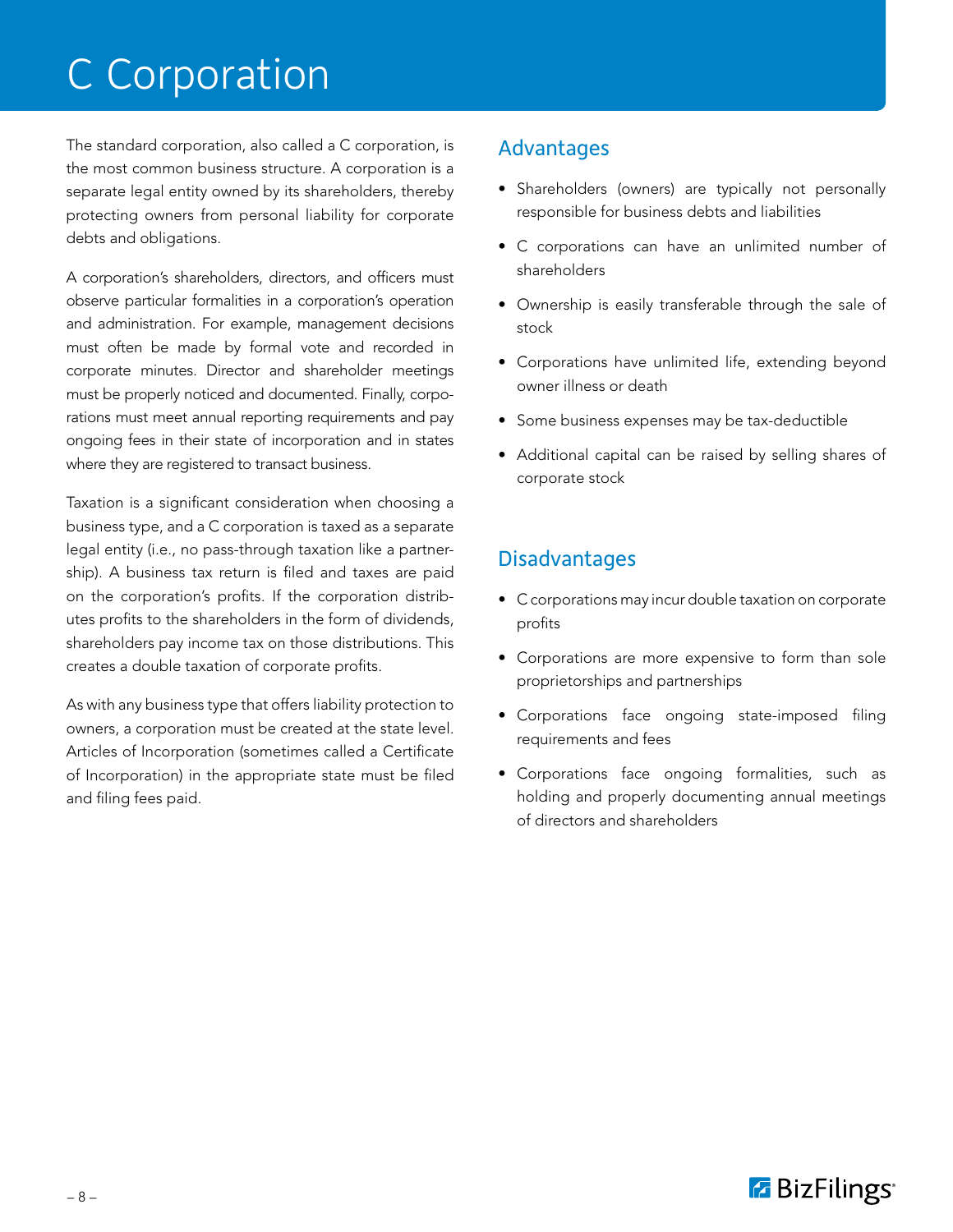## S Corporation

An S corporation is a standard corporation that has filed for special tax treatment with the IRS. S corporations have pass-through taxation—thereby sidestepping the double taxation of corporate profits borne by C corporations.

S corporations file an informational tax return (much like a partnership) but pay no tax at the business level. Corporate profit or loss is reported on shareholders' personal tax returns and any tax due is paid at the individual level.

To create an S corporation, Articles of Incorporation (sometimes called a Certificate of Incorporation) in the appropriate state must be filed and filing fees paid. A timely filing of Form 2553 must then be made with the IRS to elect S corporation status.

## Advantages

- S corporations enjoy pass-through taxation
- Shareholders are typically not personally responsible for business debts and liabilities
- S corporations have unlimited life extending beyond owner illness or death
- Certain business expenses may be tax-deductible
- Additional capital can be raised by selling shares of the corporation's stock

- The IRS imposes restrictions on S corporation shareholders: they must number 100 or fewer; be individuals, estates, or certain qualified trusts; and cannot be non-resident aliens
- S corporations can have only one class of stock (disregarding voting rights)
- All shareholders must consent in writing to the S corporation election
- S corporations are more expensive to form than sole proprietorships and general partnerships, and face ongoing, state-imposed filing requirements and fees
- A few states require a state-level filing for the entity's S corporation status to be recognized
- S corporations face ongoing corporate formalities, such as holding and properly documenting annual director and shareholder meetings

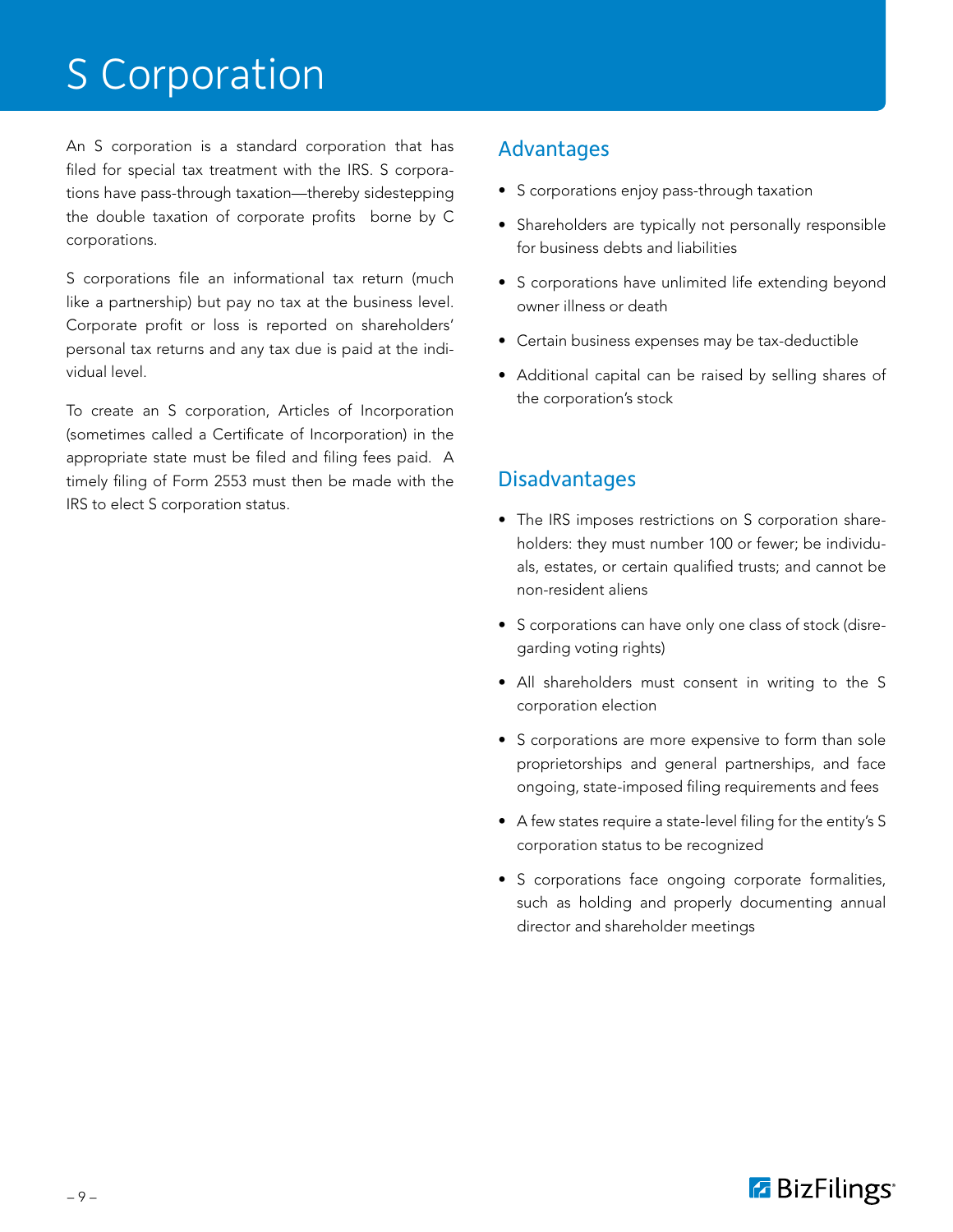## Nonprofit Corporation

A nonprofit corporation is formed to pursue a matter of public concern for non-commercial purposes. Nonprofits are authorized by different statutes than standard forprofit corporations, but the process is similar. Nonprofit organizers must file nonprofit Articles of Incorporation or a Certificate of Incorporation with the appropriate state agency and pay a filing fee.

To pursue tax-exempt status, nonprofits must apply at the federal and state (if applicable) level—it is not automatically granted when the nonprofit is incorporated. For federal tax-exempt status, a nonprofit must file Form 1023 with the IRS. For state requirements, it is best to contact the department responsible for taxation in your state of incorporation to determine whether a separate state-level tax-exemption filing is required.

Like standard for-profit corporations, nonprofits provide limited liability protection. Personal assets of directors and officers typically cannot be used to satisfy the nonprofit's debts and liabilities.

The most common type of nonprofit is the 501(c)(3), formed in compliance with Section 501(c)(3) of the Internal Revenue Code. These nonprofits are organized and operate for a religious, educational, charitable, scientific, literary, testing for public safety, fostering of national or international amateur sports, or prevention of cruelty to animals or children. Nonprofits may also be formed for other purposes. For example, business leagues, chambers of commerce, and real estate boards are formed under Section 501(c)(6), and a cooperative hospital service organization is formed under Section 501(e).

## Advantages

- Nonprofits can apply for both federal and state taxexempt status
- Some are eligible for public and private grants, making the obtainment of operating capital easier
- With 501(c)(3) nonprofits, donations made by individuals to the nonprofit are tax-deductible
- The nonprofit affords limited liability protection to directors and officers

- Nonprofits incur formation expenses and face ongoing state filing requirements and fees
- Nonprofits face ongoing formalities, such as holding and properly documenting regular meetings of directors

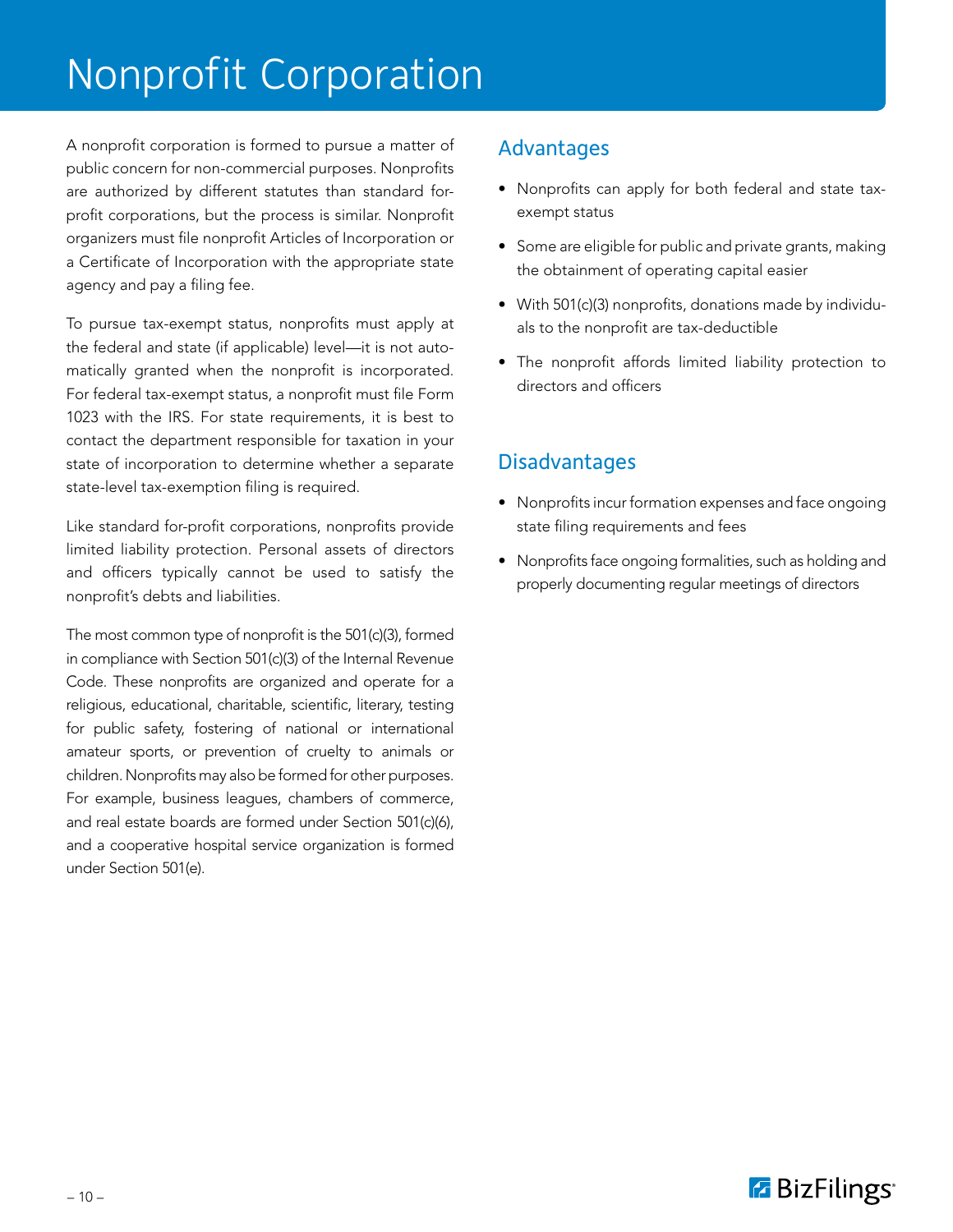# Limited Liability Company

The limited liability company (LLC) is a hybrid business form, combining the liability protection of a corporation with the tax treatment and ease of administration of a partnership. The LLC is America's newest form of business organization; the great bulk of laws authorizing LLCs in the United States were passed in the 1980s and 1990s.

LLCs enjoy pass-through taxation—sidestepping the double taxation of company profits borne by C corporations (although LLCs can elect with the IRS to be taxed as a corporation). Multi-owner LLCs file an informational tax return but pay no tax on company profits. The members (owners) report their share of the LLC's profit or loss on their individual tax returns, and any tax due is paid at the individual level. Single-member LLCs report company profits on Schedule C and any tax due is also paid at the individual level.

LLCs are created by filing formation documents, typically called Articles of Organization or Certificate of Organization, at the state level and paying the required state filing fee.

## Advantages

- LLCs enjoy pass-through taxation
- Members (owners) are not personally responsible for business debts and liabilities
- LLCs generally have no restrictions on the number of members allowed
- Members have flexibility in structuring the company management
- The LLC does not require as much annual paperwork or have as many formalities as corporations

- LLCs are more expensive to form than sole proprietorships and general partnerships
- Ownership is typically harder to transfer than with a corporation
- Because the LLC is a newer business type, there is not as much case law to rely on for determining precedent

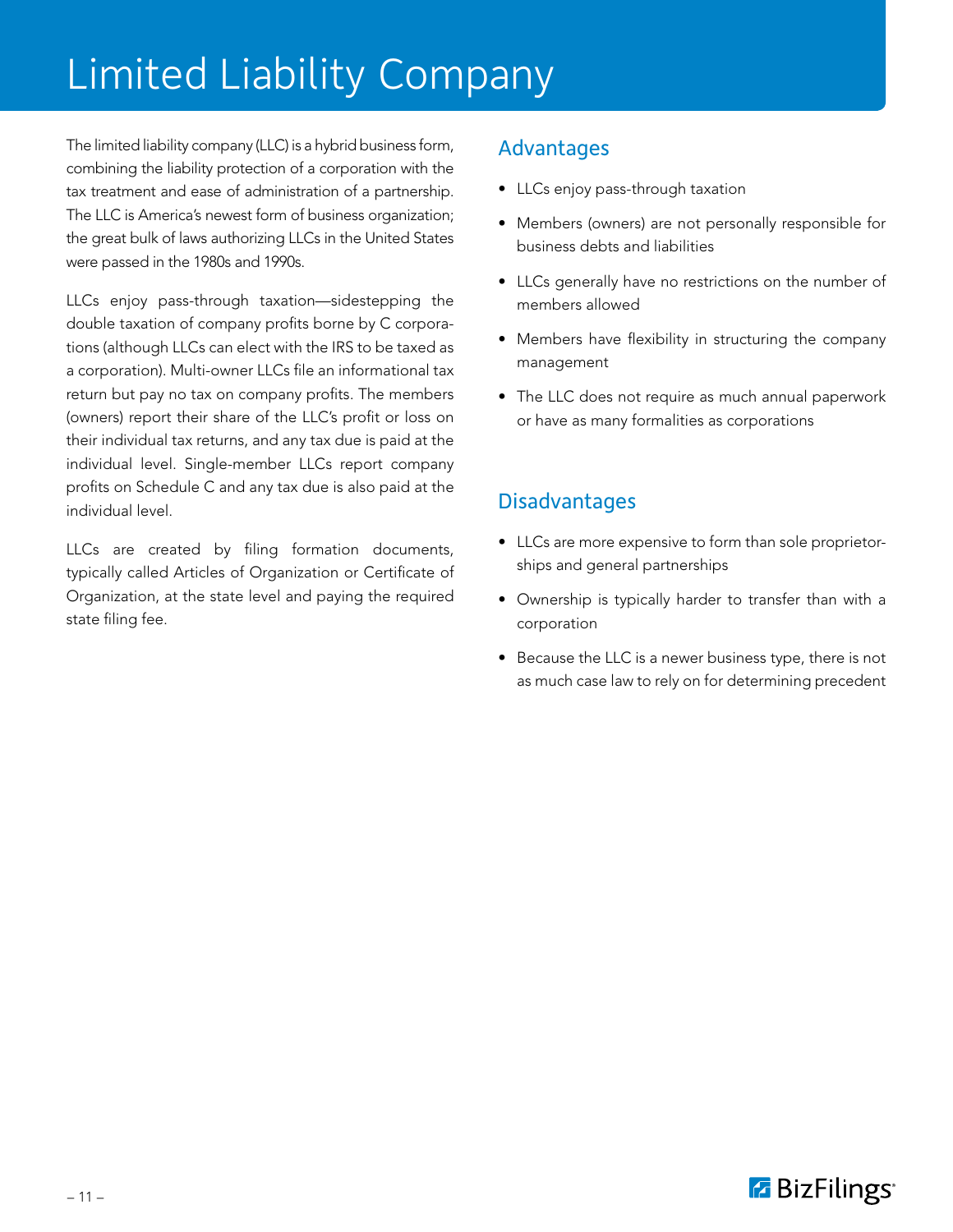## Professional

## Professional corporation

Professional corporations (PCs) are specialized entities organized and operated solely by licensed professionals—such as attorneys, accountants, and architects. Shareholders (owners) may enjoy personal liability protection from the acts of other shareholders, but each remains liable for his or her own professional misconduct.

State laws generally require PCs to maintain generous insurance policies or cash reserves to pay claims brought against the corporation. PCs are formed in a similar manner to standard corporations, by filing formation papers with the appropriate state agency and paying filing fees.

## Professional limited liability company

Professional limited liability companies (PLLCs) are specialized entities organized and operated solely by licensed professionals such as attorneys, accountants, and architects. The members (owners) may enjoy personal liability protection from the acts of other members, but each remains liable for his or her own professional misconduct. Not all states recognize the PLLC business type.

State laws generally require PLLCs to maintain generous insurance policies or cash reserves to pay claims brought against the corporation. PLLCs are formed in a similar manner to standard LLCs by filing formation papers with the appropriate state agency and paying filing fees.

### *Incorporation Wizard*

Deciding which structure your business will take can be complex. BizFilings' Incorporation Wizard is an online tool that helps you evaluate business forms according to your specific business needs. As you answer business-related questions, the Wizard ranks each entity type according to how well each may suit your needs. Use the Incorporation Wizard at www.BizFilings.com.

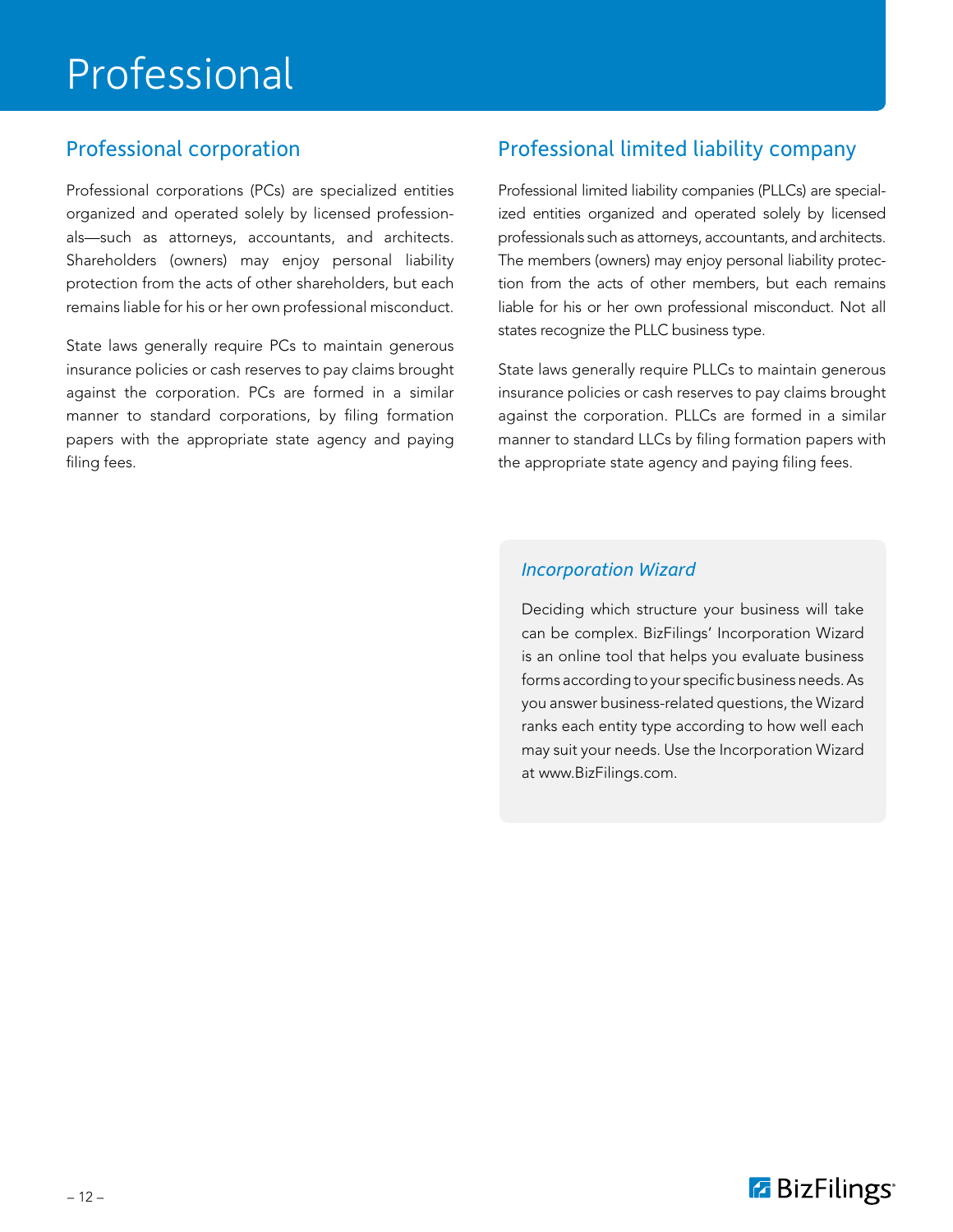# Business Type Comparison Table

This table provides an at-a-glance reference for comparing the most common business entity types.

|                                                                      | Sole<br>Proprietorship | General<br>Partnership | $\mathsf{C}$<br>Corporation | S<br>Corporation | Limited<br>Liability<br>Company | Limited<br>Partnership | Limited<br>Liability<br>Partnership |
|----------------------------------------------------------------------|------------------------|------------------------|-----------------------------|------------------|---------------------------------|------------------------|-------------------------------------|
| State filing<br>(& filing fee)<br>required for<br>creation           |                        |                        |                             |                  |                                 |                        |                                     |
| Ongoing<br>state filings<br>and fees                                 |                        |                        |                             |                  | $\blacktriangleright$           |                        |                                     |
| Limited<br>liability<br>protection                                   |                        |                        |                             |                  |                                 | maybe                  |                                     |
| Perpetual<br>duration of<br>the business                             |                        |                        |                             |                  | maybe                           | V                      | maybe                               |
| Strict<br>ongoing<br>corporate<br>formalities                        |                        |                        |                             |                  |                                 |                        |                                     |
| Flexibility<br>in who<br>manages<br>the business                     |                        |                        |                             |                  | $\overline{\mathbf{v}}$         |                        |                                     |
| <b>Business</b><br>taxed at<br>entity level                          |                        |                        |                             |                  | maybe                           |                        |                                     |
| Pass-through<br>income/loss                                          |                        | $\blacktriangledown$   |                             |                  | V                               |                        |                                     |
| Double<br>taxation                                                   |                        |                        |                             |                  |                                 |                        |                                     |
| Ease of<br>raising<br>capital                                        |                        |                        |                             |                  | maybe                           |                        |                                     |
| Ease of add-<br>ing owners/<br>transferring<br>ownership<br>interest |                        |                        |                             |                  | maybe                           | maybe                  | maybe                               |

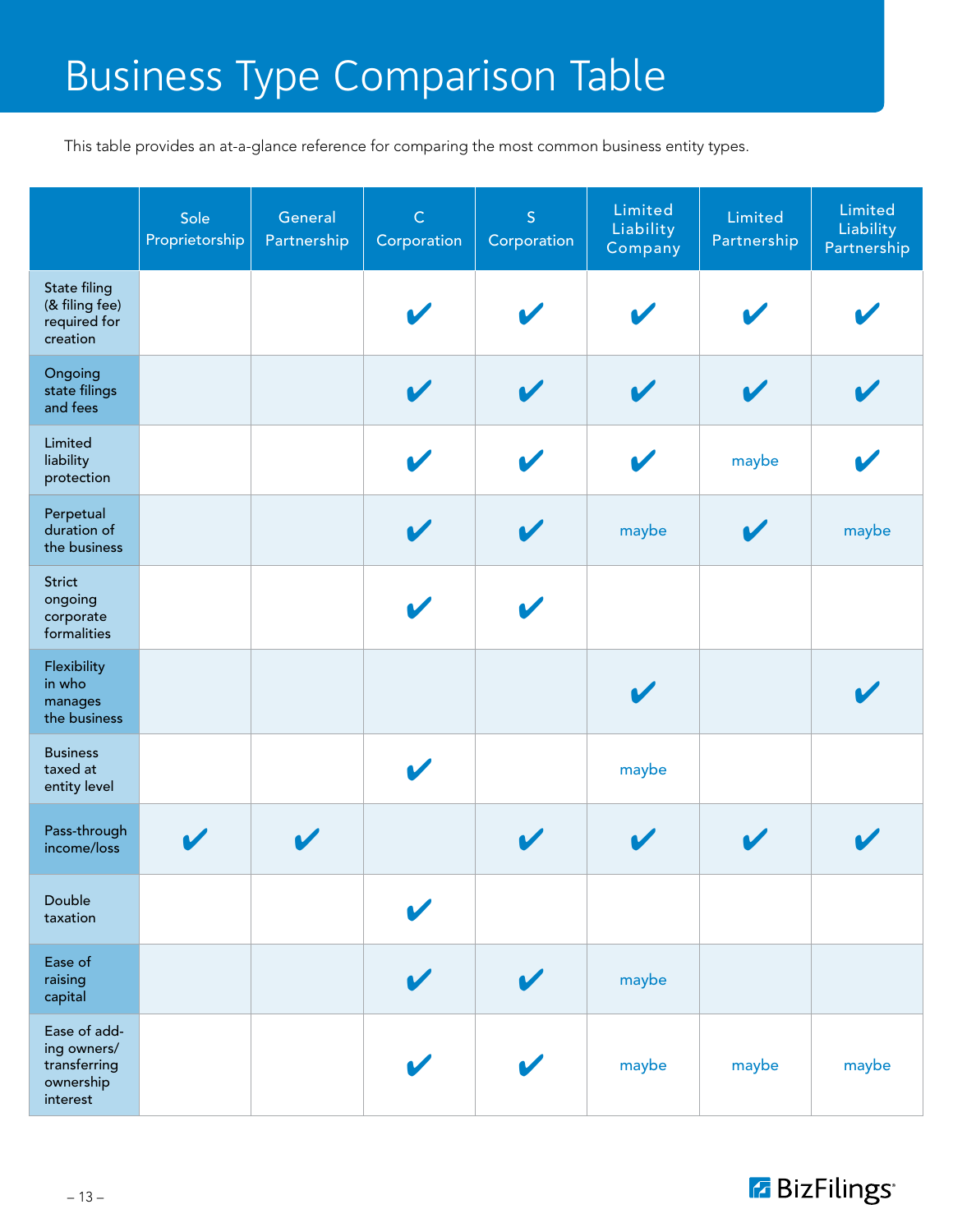## Where to Incorporate

Once a business owner has decided to incorporate a business or form an LLC, the next step is to choose a state of incorporation. You are free to incorporate your business in any state, but there are factors to consider when choosing: incorporating in your home state versus another state, state statutes, and state taxation requirements.

## Incorporating in your home state versus another state

Forming a corporation or LLC in the state where your business is physically located is called home state incorporation. Corporations and LLCs must pay state filing fees at the time of formation, and are also subject to ongoing requirements and fees. If the company is incorporated in another state but conducts business primarily in the home state, it may need to "foreign qualify." Foreign qualification registers a corporation or LLC to transact business in a state other than the state of incorporation. To foreign qualify, the proper paperwork, called a Certificate of Authority, must be completed and filed and additional state filing fees paid. Foreign qualified businesses are subject to ongoing requirements and fees both in the state of incorporation and also the state(s) of qualification.

What constitutes transacting business varies by state. Common factors are whether the company has a physical facility, employees, or a bank account in that state. To learn whether your company may need to foreign qualify, talk with an attorney.

#### *Home state vs. another state*

#### *Points to consider:*

- State filing fees for forming a corporation or LLC in each state under consideration
- State filing fees to register to transact business (foreign qualify) outside your home state
- Ongoing fees imposed on corporations and LLCs by each state under consideration
- Ongoing fees imposed on foreign qualified corporations and LLCs by the state(s) of qualification

## State statutes & taxation requirements

When evaluating states for incorporation, be sure to research each state's corporation and LLC statutes. For example, pro-business corporation laws are one reason why Delaware is such a common and popular choice for large corporations, but those same laws may not be as beneficial to corporations with only one or a few shareholders (owners).

Business owners should also understand how corporations and LLCs are taxed by each state under consideration, and the taxation requirements for foreign-qualified corporations and LLCs in the state(s) of qualification. Consider the following:

- Does a state impose an income tax on corporations and LLCs?
- Does the state impose a minimum tax or a franchise tax?
- Try calculating your company's projected revenue for its first years of existence and then evaluate the states in terms of the amount of taxes your company would be required to pay.

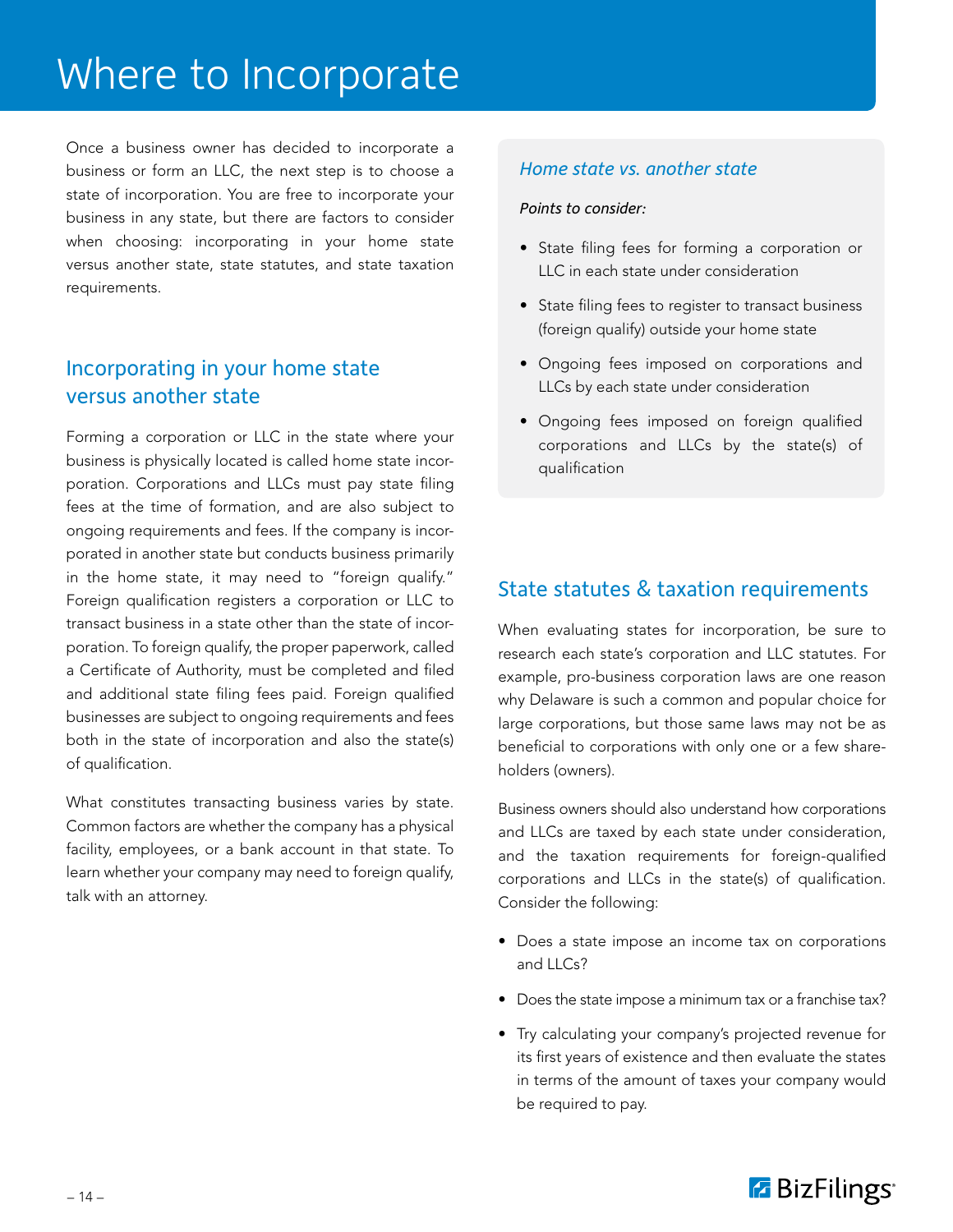### **Delaware**

Why has Delaware been one of America's most popular corporate and LLC destinations? It was America's first corporate haven, and its laws are intentionally probusiness. More than 50 percent of all U.S. publicly-traded companies and 60 percent of Fortune 500 companies call Delaware home. But these same advantages may not always apply to smaller businesses. For questions on which state is best for the formation of your business, talk with an attorney or accountant.

#### *Common advantages of forming in Delaware*

- The cost to form a corporation or LLC is among the lowest in the country
- Delaware's corporate law is one of the most flexible in the country
- The taxation requirements are often favorable to companies with complex capitalization structures and/or a large number of authorized shares of stock
- There is no state corporate income tax for corporations and LLCs that are formed in Delaware but do not transact business there (there is a franchise tax, however)
- One person can hold all officer positions and serve as the sole director of the corporation or sole member/ manager of the LLC
- No director, member, manager, or officer names need be listed in the formation documents, providing a level of anonymity
- Shareholders, directors, and officers of a corporation and members or managers of an LLC need not be residents of Delaware
- Shares of stock owned by persons outside of Delaware are not subject to Delaware taxes

While incorporating in Delaware holds potential advantages, one disadvantage is that if you operate your business in another state or states, you may need to "foreign qualify" your business in the state(s) where you are doing business. Foreign qualification is the process of registering a company to transact business in states other than its state of incorporation. When you foreign qualify your company, you must file paperwork with the states in which you'll be transacting business and pay the necessary filing fees. You will also be subject to ongoing filings and fees (such as annual reports and/or franchise taxes) in your state of incorporation and state(s) of qualification.

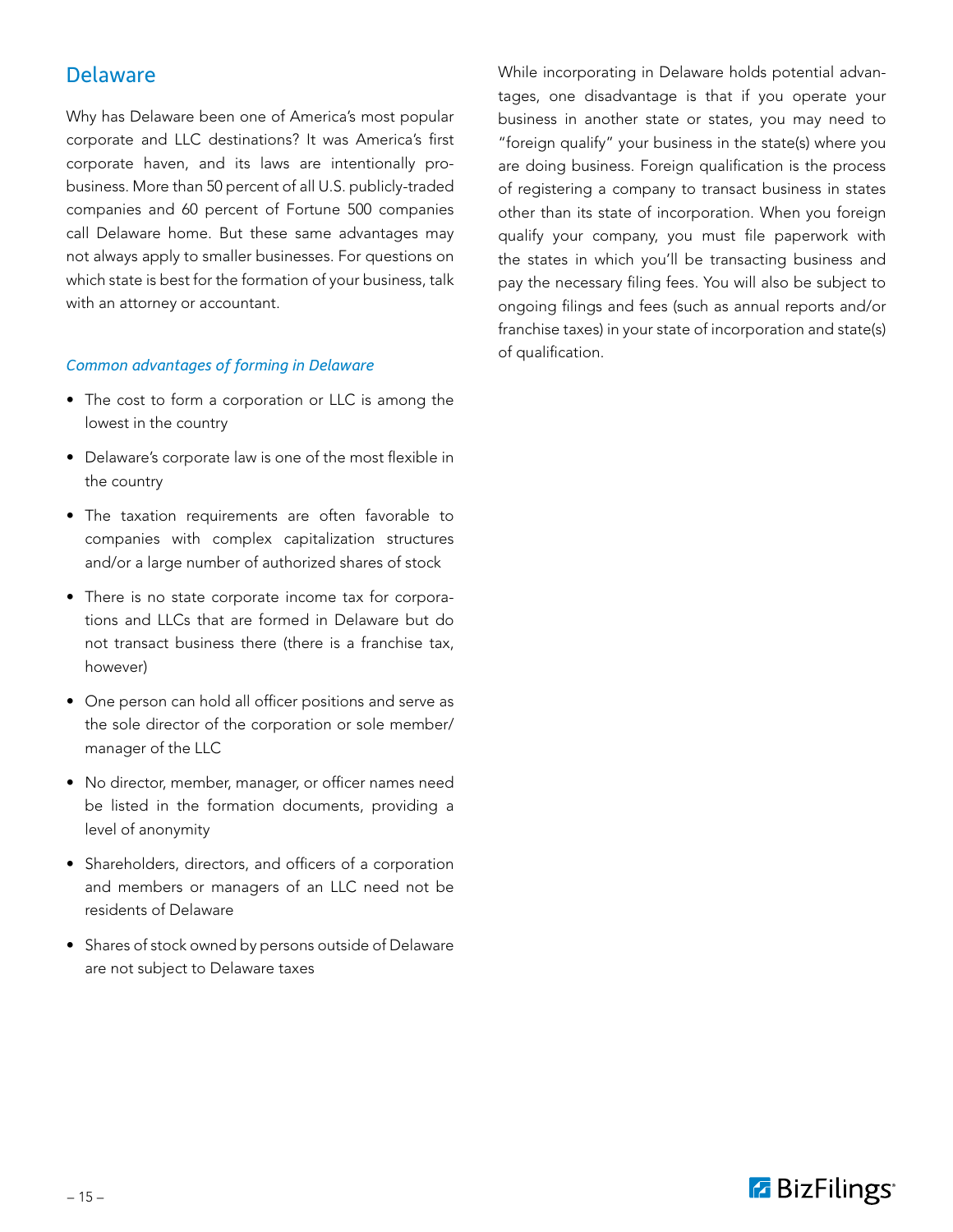## The Incorporation Process

To form a corporation or LLC, formation paperwork must be filed with the appropriate state agency, usually the Secretary of State, and filing fees paid. This section describes the process typically required to form a corporation or LLC in any state, as well as typical costs and time frames.

### *Matters of public record and publication requirements*

- Information included in the incorporation documents, such as names and addresses, become a matter of public record; in the Internet age, they are easily searchable by individuals, regulatory and tax authorities, and data mining services.
- Some states require public announcement of new business incorporations. A state may require that notice of the incorporation be published in a legal journal or specific, local newspaper for a designated amount of time.

## Documentation, fees and typical timeframes

A corporation's formation document is typically called the Articles of Incorporation or Certificate of Incorporation, depending on the state. An LLC's formation document is typically called the Articles of Organization or Certificate of Organization. Incorporation documents advise the state and the public of certain details concerning the company. Incorporation documents become a formal record of the corporation's or LLC's existence.

State corporation and LLC filing fees range widely—from less than \$40 to more than \$500. The typical time frame to have incorporation documents approved also varies. Standard (non-expedited) incorporation filings can take

four to six weeks to be approved and returned to the business owner. Most states, including the pro-incorporation states like Delaware, Nevada, and Wyoming, offer expedited filing services for an additional fee, reducing the turnaround time for filing documents to a few days or even a few hours.

## Mandatory corporation & LLC disclosures

LLCs and corporations must disclose certain information in their incorporation documents. The mandatory disclosures vary slightly by state.

#### *Company name*

The desired name of the corporation or LLC must be included. For corporations, it must typically include an identifier, such as "Corporation," "Incorporated," "Company," or an abbreviation of those terms. For LLCs, it must typically include the term "Limited Liability Company" or "LLC." The state holds final approval rights on the desired name to ensure it is not already in use by another company in that state, or is not "deceptively similar" to a name already in use.

#### *Business purpose*

A company's incorporation document typically must include a brief statement of the company's business purpose, declaring the proposed scope of a company's operations. Business purpose clauses are either of two types, general or specific.

*General business purpose* — some states allow a general purpose clause, indicating that the company is formed to engage in "all lawful business."

*Specific business purpose* — some states require a more complete explanation of exactly what type of business the company will undertake.

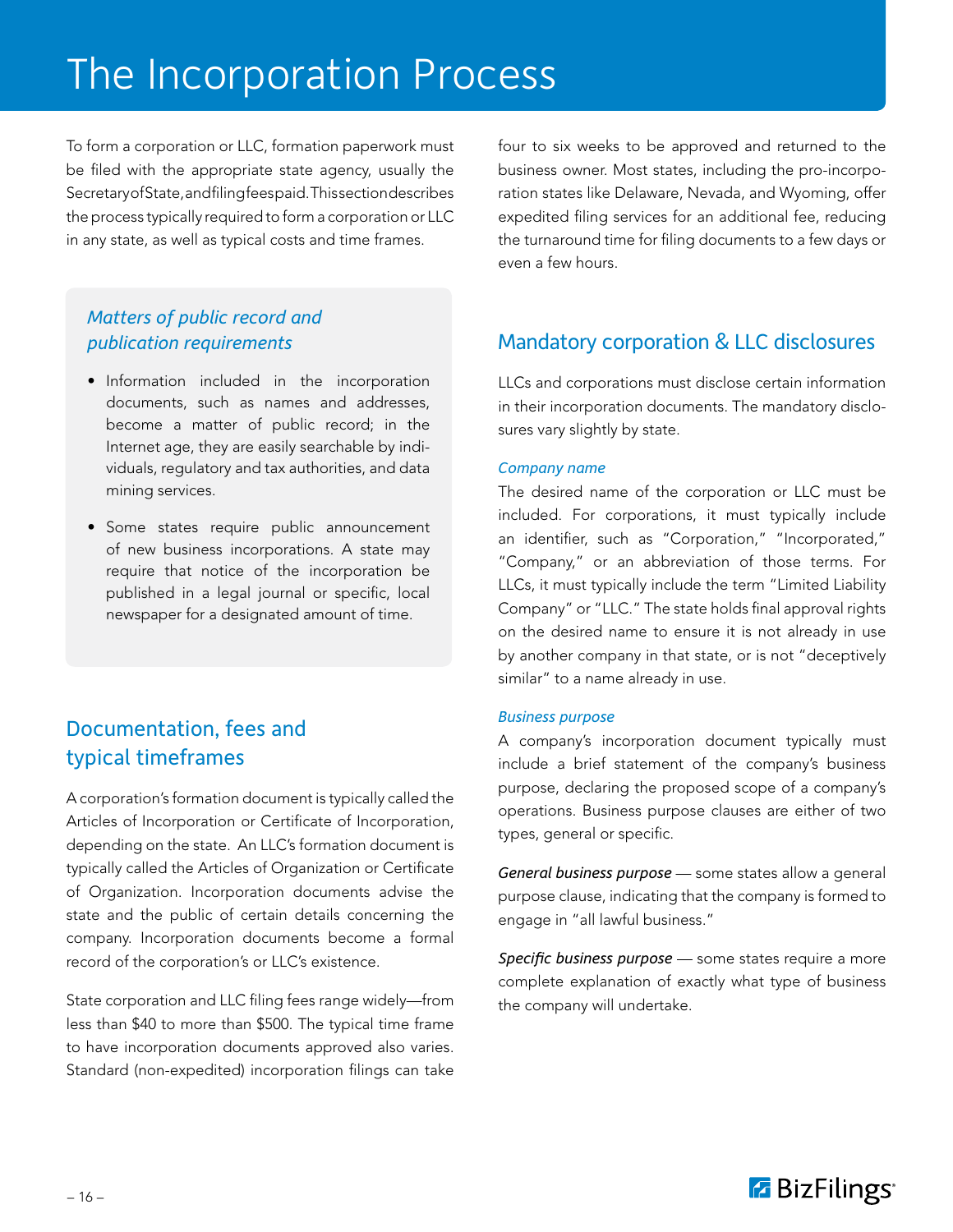#### *Registered agent*

Most states require incorporated companies to name a registered agent, which is the party that accepts important legal and tax documents on behalf of the company. The registered agent must have a physical address (no P.O. boxes) in the state of incorporation, and must be available at that address during normal business hours. Examples of important documents typically delivered to the registered agent include Service of Process (Notice of Litigation), tax notices, and annual filing notices.

#### *Incorporator*

The person or company who initiates the company's formation filing. Most states require that the name, signature and address of the incorporator (or organizer for LLCs) be included in the incorporation documents.

#### Registered agent

The registered agent warrants additional discussion. The majority of states require corporations and LLCs to appoint a registered agent in the state where the company is formed.

A business owner has the option of serving as the company's registered agent as long as he or she maintains a physical address in the state in which the corporation or LLC is formed and is available during normal business hours. There are many professional registered agent service providers that typically charge an annual fee. Many small business owners find their services advantageous, for reasons such as the registered agent's name and address are included on the incorporation documents (instead of the owner's) and are matters of public record, and ensuring someone is always present during normal business hours to facilitate receipt of documents delivered to the registered agent. Many professional registered agents also provide other compliance services as part of their fee, including software to keep track of important corporate information and provide alerts for upcoming compliance events. Some may also assist you with filing your company's annual report and monitor the status of your company with your state of incorporation.

#### *Advantages of using a registered agent service provider*

*Stability*: The registered agent address must be kept updated with the state. If a business owner serves as the company's registered agent and moves, he or she must file an amendment and pay necessary state filing fees to update the registered agent address on record for the company. If a registered agent provider is used, the provider is responsible for filing the amendment if its address changes and for paying the necessary state fees.

*Anonymity*: In states that do not mandate disclosure of the company's legal address, the registered agent's address is often the only address disclosed to the public, giving anonymity to company owners and managers. This is also a benefit for home-based businesses, since the registered agent address will be made public, not the owner's home address.

*Reliability*: Registered agent providers maintain fully staffed offices to accept registered agent documents received. They treat the receipt of these documents and prompt delivery to you with utmost professionalism.

*Compliance assistance*: Many registered agent service providers offer tools and services to help business owners keep their companies in compliance with both internal formalities and the ongoing filing and fee requirements imposed by the state of incorporation. Companies that do not meet their compliance requirements face the possibility of losing the limited liability protection offered to owners and/or administrative dissolution of the business by the state.

## Disclosure information required for corporations

The information required in corporate formation documents varies from that required for LLCs. The following disclosures are generally required:

#### *Number of authorized shares of stock*

Corporations must set forth the number of shares of stock they wish to authorize and the par value, if any, associated with those shares. A corporation need not issue the total number of authorized shares. Some opt to withhold unissued shares in order to add additional owners at a later date or to increase the ownership percentage for a current shareholder.

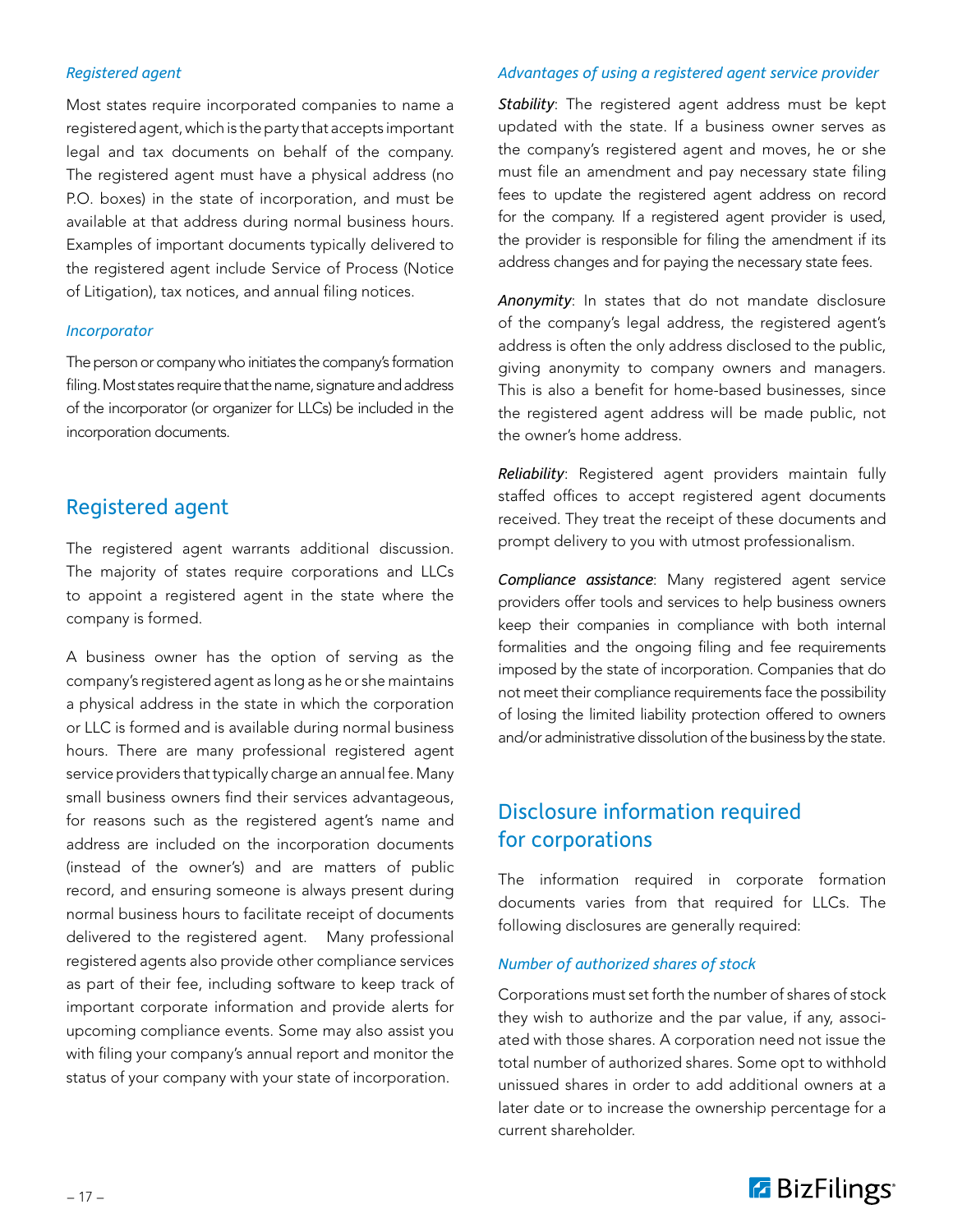#### *Share par value*

Par value is the minimum stated value of a share of stock. It typically doesn't correlate to the actual value of a share. Common par values are \$0.01, \$1, or no par. The actual value is fair market value, or what someone is willing to pay for a share of stock. For public companies, actual value is determined by the price investors are willing to pay for each share on the national exchange. For private companies, the actual value of a share is typically determined by the overall value of the corporation or the book value. It often makes sense to establish a low par value for shares, as a number of states use par value to calculate a corporation's franchise tax obligations.

#### *Preferred shares*

If a corporation plans to authorize both common and preferred shares, this information, along with any information on voting rights, must be included in the Articles of Incorporation. Preferred shares typically provide those shareholders preferential payments of dividends or distribution of assets should the company end operations. Many small business owners choose to only authorize shares of common stock. For details on preferred shares and voting rights, talk with an attorney.

#### *Directors*

Many states require the names and addresses of the corporation's initial directors be included in the incorporation documents. Directors are responsible for overseeing and directing corporate affairs, including making major corporate decisions. They are not responsible for the daily business activities, attended to by the officers. Directors are elected by the shareholders, and are responsible for appointing officers.

#### **Officers**

Some states require names and addresses of officers to be included in the incorporation documents. Officers are responsible for the day-to-day activities of the corporation. Common officer titles include president, vice president, secretary, and treasurer. In most states, one person can fulfill all roles.

## Disclosure information required for LLCs

The following disclosures are generally required for LLCs:

#### *Management structure*

LLCs must typically specify whether the company will be managed by its members (owners) or by managers. When an LLC is managed by members, owners oversee daily business operations. When managed by appointed managers, the LLC resembles a corporation, where business management is the responsibility of the directors and officers rather than the owners (shareholders).

#### *Members/Managers*

Many states require the names and addresses of the initial member(s) or manager(s) be set forth in the formation documents.

#### *Dissolution date*

All states allow (but not all require) the LLC to list a dissolution date in the Articles of Organization, dictating the maximum duration of an LLC's existence. Almost every state allows for perpetual existence.

## Common information required for nonprofits

A nonprofit corporation's Articles of Incorporation or Certificate of Incorporation resemble for-profit Articles of Incorporation, but with a few key differences:

- Nonprofits do not issue stock, so the nonprofit Articles of Incorporation will not require information on shares of stock or par value.
- Nonprofits must include very specific and detailed business purpose clauses. This information is used by the state to ensure the company fits within the nonprofit guidelines. It is also evaluated by the IRS, if the nonprofit applies for federal tax-exempt status.
- The state-approved Articles of Incorporation must be provided to the IRS when the nonprofit applies for a federal tax-exempt status.

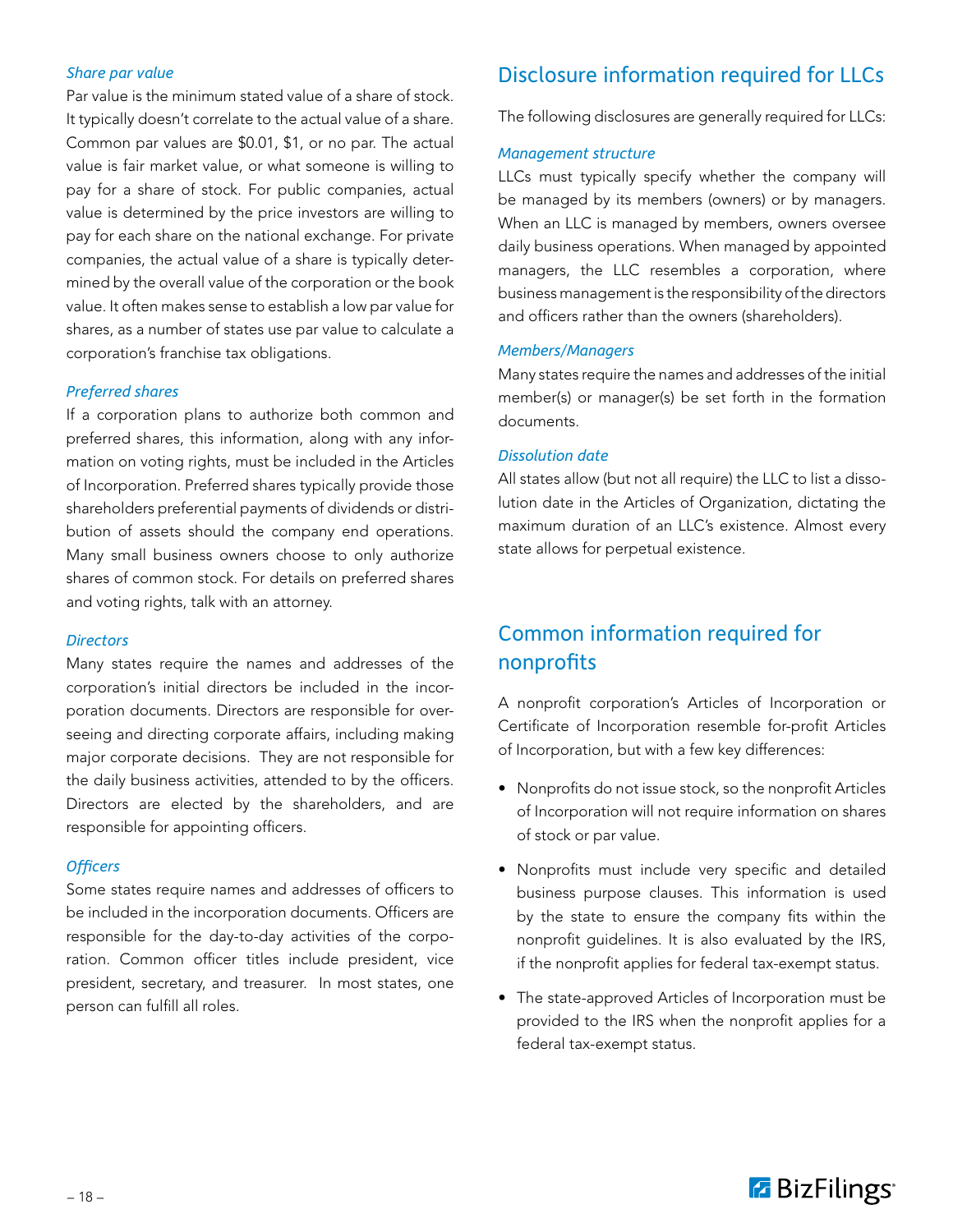## Post-incorporation and Compliance Requirements

Requirements imposed on corporations and LLCs do not end when incorporation documents are approved by the state—they are ongoing. Owners enjoy certain benefits from corporations and LLCs, and must fulfill responsibilities to maintain those benefits. Failing to follow requirements can result in dire consequences, including the potential loss of the limited liability protection provided to the owners.

### Internal requirements

Corporations are required to undertake certain ongoing formalities in their internal governance, and while LLCs do not face the same requirements, similar steps are recommended. The importance of faithfully undertaking and properly documenting each cannot be overstated, as failing to do so can result in loss of limited liability protection for the company's owners. There are many tools available today, specifically geared towards small business owners, to make complying with internal formalities as easy and convenient as possible.

A corporation's bylaws are second only to its Articles of Incorporation in importance. Bylaws outline the corporation's internal governance rules, and address a wide range of internal policies and procedures—from establishing a corporation's fiscal year and what corporate actions require shareholder approval, to outlining how many officers a corporation will have. Bylaws are adopted by a corporation's directors at their organizational meeting. Another item often addressed during the organizational meeting is corporate authorization to open a bank account. Some banks require a copy of a directors' resolution approving the bank account and assigning which officers will have signature authority on it.

#### *Internal corporate requirements*

Corporations face the strictest requirements of any business type. The following ongoing steps are required of corporations:

- Create and regularly update bylaws.
- Hold an initial meeting of directors (organizational meeting) where bylaws are adopted, officers are appointed, shares of stock are issued to initial shareholders, and initial business decisions or steps (such as authorizing the corporation to open a bank account) are approved. Minutes outlining all actions taken at the organizational meeting should be taken and kept in the company record book.
- Hold an initial meeting of shareholders to approve the incorporation, the initial board of directors, and the steps taken by directors at the organizational meeting. Minutes outlining all actions taken should be taken and kept in the company record book.
- Hold and properly document annual meetings of directors and shareholders. At the annual meeting of directors, directors typically undertake the approval or rejection of major business decisions, renewal of the officers' terms, and/or the appointment of new officers. At their annual meeting, shareholders typically undertake the renewal of directors' terms and/or appointment of new directors. They also get an update on the status of the corporation (if the shareholders are not involved in the daily operation of the business).
- Record changes in company ownership in a stock transfer book or ledger.

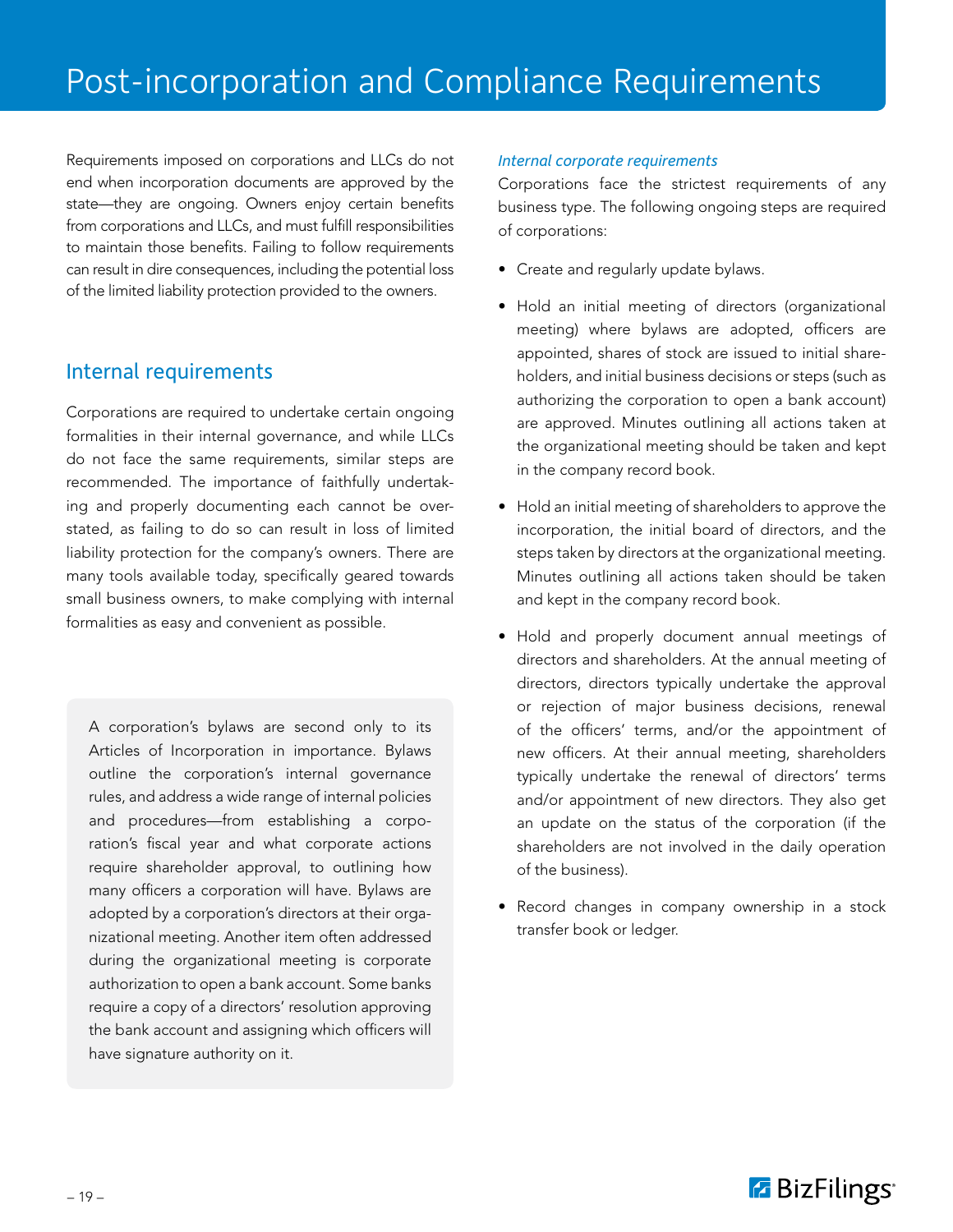#### *Internal LLC recommendations*

While LLCs are not required to follow ongoing formalities, undertaking the following steps is typically recommended:

- Create and regularly update an operating agreement. Like a corporation's bylaws, an LLC's operating agreement outlines the internal governance of the LLC.
- Hold an initial meeting of the members or managers to approve the operating agreement, issue membership interest to members and undertake initial company decisions, such as authorizing the LLC to open a bank account. It is also recommended that the actions taken at this meeting be documented and kept in a company record book.
- Hold and properly document the actions taken at annual meetings of members or managers.
- Record any changes in ownership (membership) interest in a transfer book or ledger.

### External requirements

External requirements are imposed by the states on corporations and LLCs. They often include an annual or biennial state filing and payment of a corresponding state fee.

Nearly all corporations and LLCs must file periodic reports with the Secretary of State's office or its equivalent department. Annual statements are the norm—but some states have relaxed their rules and require only a biennial statement. In either case, states typically impose a fee along with the filing. The fees vary widely by state and by entity type, ranging from \$1 to more than \$200.

Some states also impose a franchise tax—levied for the privilege of existing as a corporation or LLC that is incorporated or registered to transact business in that state. A franchise tax may be based upon income, assets, outstanding shares, or a combination. It might also be a flat fee. Put another way, a franchise tax is a tax one pays for "just being there."

The due dates for annual statements and franchise taxes vary by state. Some states connect these dates to the anniversary of the company's incorporation (or date it registered to transact business in the state, if applicable). Others set a particular due date for all corporation annual statements and another for all LLCs. Because the periodic filing requirement and annual franchise tax can represent a significant burden and expense, business owners should research these requirements prior to incorporating.

#### *Additional external requirements*

Here are some other potential state and federally imposed requirements that may apply to your company:

- Filing a federal income tax return and paying necessary taxes
- Filing a state income tax return and paying necessary taxes
- State franchise taxes
- State annual statements
- Payroll tax obligations (such as Social Security, Medicare, and unemployment)
- Property tax obligations
- State sales and use tax obligations
- County, city or municipality tax obligations
- Obtaining and renewing any necessary state and/or local business permits and/or licenses

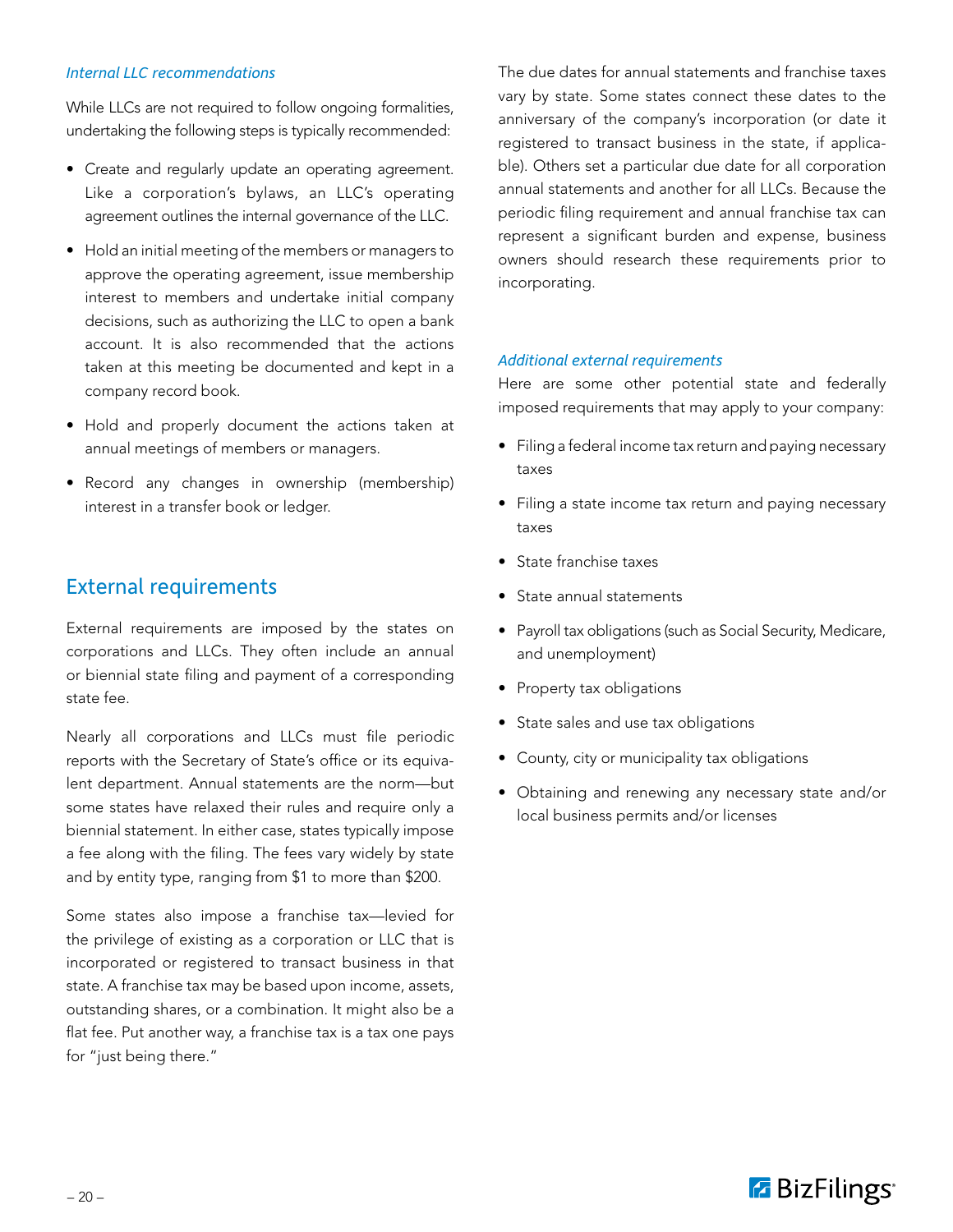## Consequences of non-compliance

Small business owners often mistakenly believe that ongoing corporate and LLC requirements do not apply to them, or perhaps they feel too busy to properly satisfy these requirements. Failing to observe internal and external requirements can yield dire consequences, such as losing corporate or LLC entity status and loss of the limited liability protection provided to the company's owners.

If a corporation or LLC is sued and is unable to show that it faithfully followed all formalities, a judge might rule that the company was operating more as a sole proprietorship or general partnership, and extend full personal liability to company owners (called "piercing the corporate veil").

There are also state-level consequences that can happen prior to piercing the corporate veil. When a corporation or LLC does not comply with a state's annual or ongoing requirements, it is no longer in "good standing" with the state. Each state has different parameters for what is required before a company falls out of good standing and also how the states handle it. For example, as a first step, many states impose late fees and interest payments on the outstanding annual statement and/or franchise tax fees. Being out of good standing long enough may lead to administrative dissolution of the company by the state. When the state administratively dissolves a corporation or LLC, the business ceases to exist and all corporate or LLC benefits are lost.

#### *Piercing the corporate veil*

Liability protection is not absolute. The term "piercing the corporate veil" refers to a court's decision to sidestep liability protection normally afforded by a corporation or LLC and impose full personal liability upon the owners. A close corollary rule is the alter ego theory, which essentially says that if corporate shareholders disregard the legal separateness of the corporation or proper formalities, the law will also disregard the corporate or LLC form to protect individual creditors. Courts have long recognized the distinct legal status of liability-shielding entities. And courts are reluctant to disregard the corporate or LLC status—though they will pierce the corporate (or LLC) veil in appropriate circumstances.

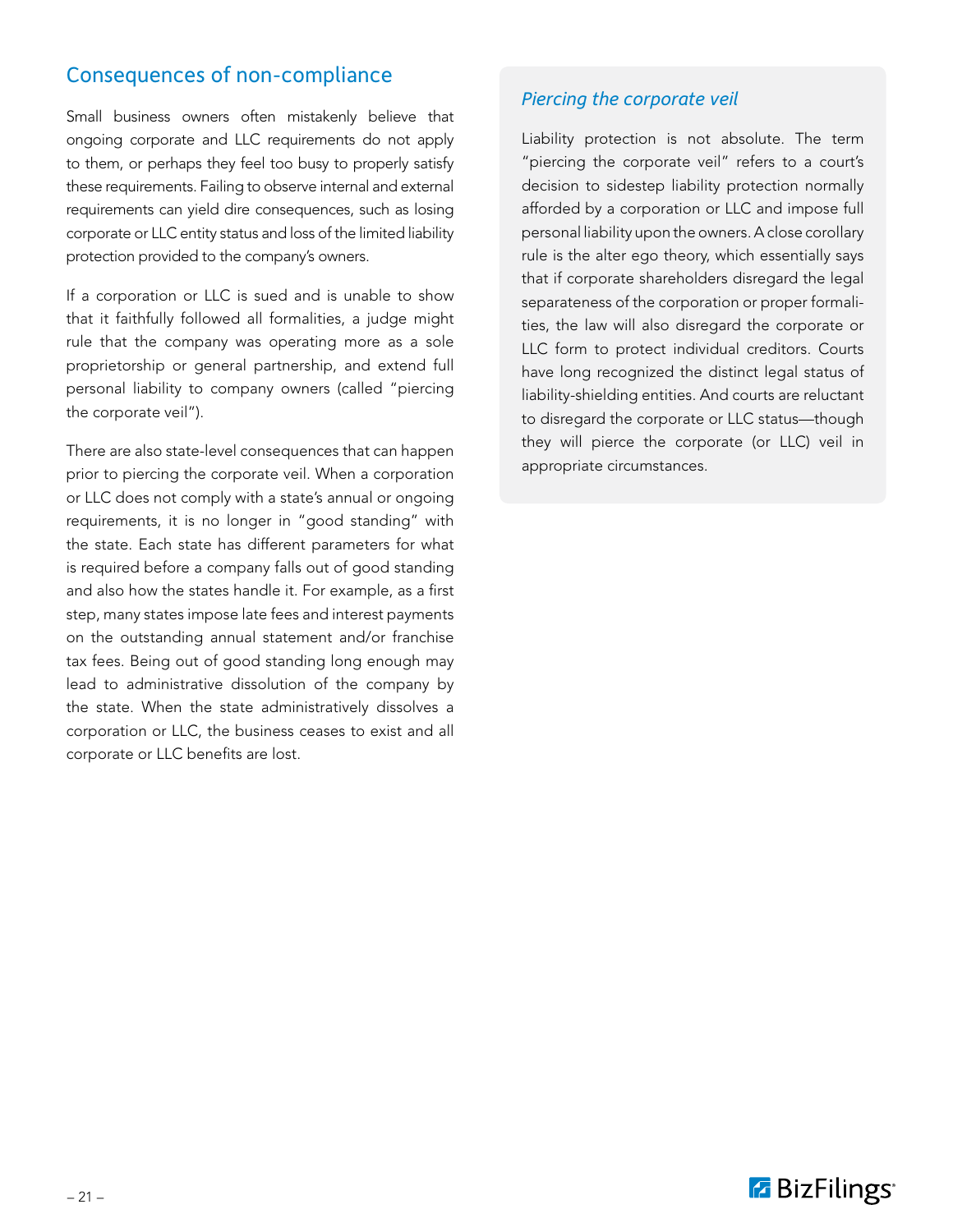## Using an Incorporation Service Provider

Using an attorney to incorporate a business is not a legal requirement. Business owners can use an online incorporation service provider or incorporate on their own directly with the appropriate state agency. Using an incorporation service provider has become the incorporation method of choice for many small business owners. They are less expensive than using an attorney and typically less time consuming and less confusing than preparing and filing one's own incorporation documents.

Keep in mind, incorporation service providers are not law firms and cannot provide legal advice. They can, however, provide general information on business structures and state requirements, and walk you through the incorporation process step-by-step.

## Benefits of using an incorporation service provider

*Save time:* When business owners personally prepare and file their formation documents, they often spend more time than anticipated or desired to research state requirements and fees and obtain, complete, and submit appropriate documents.

*Save money:* Using an attorney or an accountant to prepare and file formation documents is another option. But it can often be quite expensive, particularly for new business owners who need all of their spare capital to start operations. Attorney fees vary, but incorporating can cost between \$1,500 and \$3,000. If a business owner needs the advice of an attorney on an entity type or where to incorporate, a provider can still be used for the actual preparation and filing of the incorporation documents. This helps save money, since the owner is only paying the attorney's hourly fee for advice, and not for time facilitating the incorporation process.

*Make incorporation understandable:* Many incorporation service providers want to help business owners understand the business type choices available to them, the process of incorporation, and ongoing requirements. Look for a provider with articles and tools to help make learning easy.

**Comprehensive offerings:** Incorporation service providers typically charge a service fee plus the state filing fee in order to prepare and file your incorporation documents, but many offer additional products and services (often as part of incorporation packages) that business owners typically need when starting and/or incorporating a business. Additionally, many offer filings and other services business owners often need throughout and/or later in the life of their business, such as ongoing compliance assistance, registered agent service, and doing business as (DBA) filings.

*Professionalism:* As you can imagine there are some not-so-reputable incorporation service providers. When choosing an incorporation service provider, ensure that the company's contact information and customer service hours are easy to find. Look for customer testimonials, and membership seals demonstrating that the company belongs to organizations that promote good business practices. Also, because most incorporation service providers offer online ordering, check for a privacy policy and ensure that the checkout process is secure.

### About BizFilings

Headquartered in Madison, Wisconsin, BizFilings is the online incorporation provider of choice for more than 500,000 entrepreneurs. Since our founding in 1996, our knowledgeable Incorporation Specialists, step-by-step processes, and no hidden fees policy have allowed small business owners to form a corporation, limited liability company (LLC) or other business structure with confidence. We also offer a full range of business filing and compliance products and tools, including registered agent service in all 50 states, to help businesses remain in compliance with state regulations.

Unlike many online incorporators, BizFilings has a staff of precedent attorneys who monitor state business law and incorporation requirements to make sure our filing services are always up-to-date and accurate. Moreover, we guarantee our filing services.

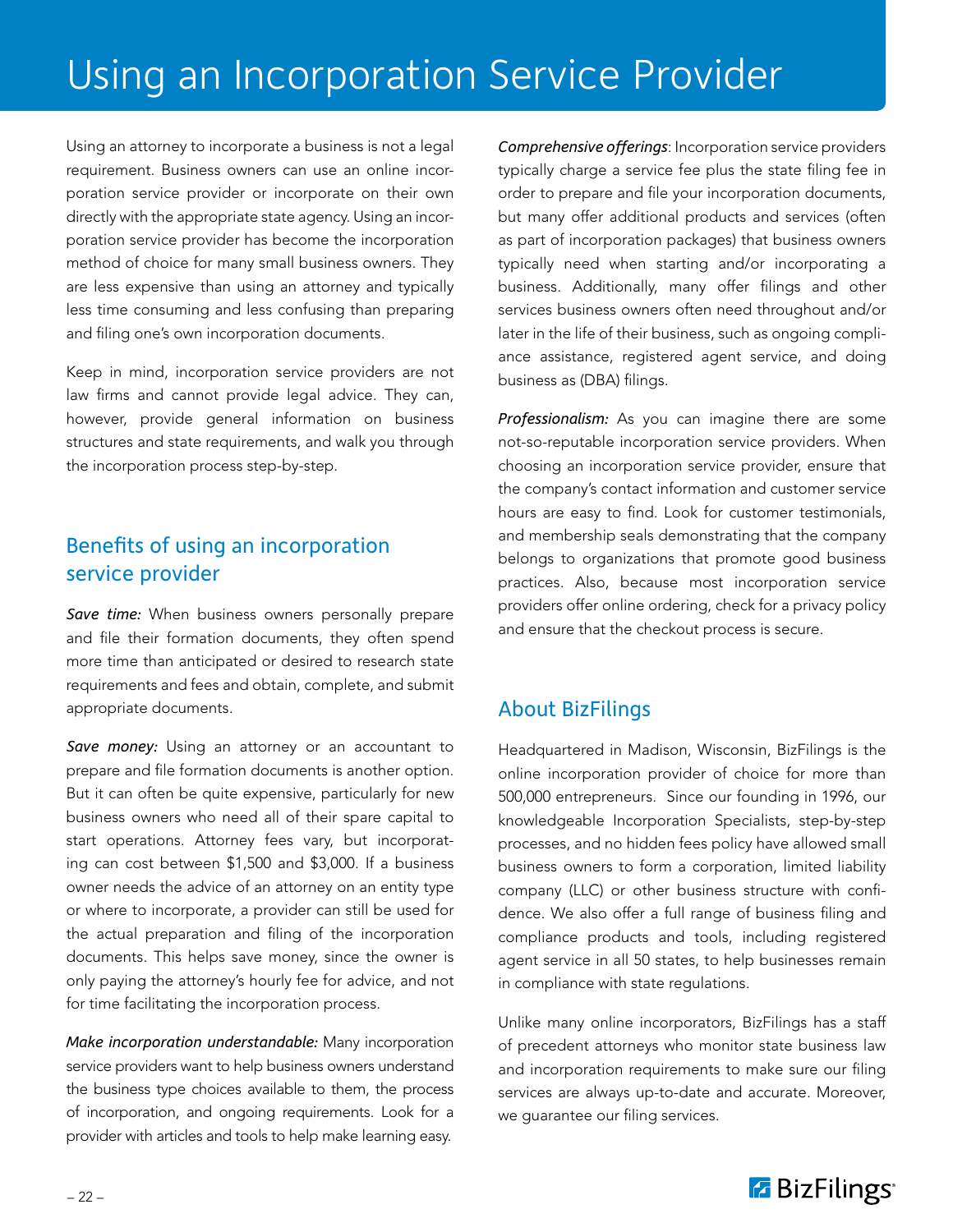BizFilings is a part of Wolters Kluwer, a leading multinational publisher and information services company. Wolters Kluwer has 2008 annual revenues of 3.4 billion, employs approximately 20,000 people worldwide and maintains operations across Europe, North America, and Asia Pacific.

#### *Benefits of choosing BizFilings*

*96% customer satisfaction:* We regularly survey our customers on their satisfaction with our service. Some 96% (per our 2009 customer survey results) said they would use us again or recommend us to their family or friends.

*Outstanding value:* Our pricing is highly competitive. We offer exceptional value and service in all we do. Our formation packages are comprehensive. Our services, such as our registered agent service, contain value-adds you won't find from any other company. We can assure you that you will receive higher quality, better service, and more for your money with BizFilings.

*No hidden fees:* Unlike other incorporation providers, we make sure our pricing is very clear throughout the incorporation process. You won't find any hidden items in your shopping cart at checkout. We publish our pricing and any associated state fees right on our product pages and make sure we clearly explain what you are paying for when you do business with us.

*Service guarantee:* Our filing services are both accurate and timely. Every order is carefully reviewed by BizFilings' personnel to identify potential errors before filing. Our warranties cover our services against filing defects caused by BizFilings for the life of your corporation or LLC.

*Helped over 500,000 entrepreneurs:* As pioneers in the online incorporation industry, BizFilings has been providing incorporation and registered agent services online since 1996. As a trusted business partner, we've helped over 500,000 entrepreneurs and business owners with their formation, registered agent, and state filing needs.

*Making incorporation fast and painless:* Whether they're learning about the incorporation process and available options or are ready to incorporate or form an LLC, business owners turn to BizFilings. Our website delivers free tools and rich content to support the learning process. Our easy-to-use, step-by-step ordering process makes incorporating your business fast, easy, and painless. Plus, if you have questions or need help placing an order, our knowledgeable and friendly Incorporation Specialists are just a click or a call away.

*Experienced customer service:* We provide our Incorporation Specialists with significant upfront and ongoing training. With an average tenure of over 4 years, each team member is regularly tested and certified on all aspects of incorporation and compliance services, and it shows.

*Nationwide presence:* We have a network of companyowned offices in every state and Washington D.C. This allows us to deliver filings directly to the Secretary of State, as needed. Also, our physical presence contributes to our ability to provide superior registered agent service.

*Trusted partner of CPAs and attorneys:* Business owners aren't the only people who trust BizFilings to assist with the formation of their business. Our customer list includes hundreds of accountants and attorneys from across the country. In many cases, we'll work directly with the clients of our accountant and attorney partners, while other times we provide the filing support directly to attorneys and CPAs.

*Family of companies with over 100 years experience:*  BizFilings, as a Wolters Kluwer company, has been providing state filings, registered agent service, and business compliance information and services for over 100 years. Our experience and expertise in business formation and compliance-related products and services is second to none.

*Long-term partner for our customers:* We understand the ongoing pressures business owners face to make their businesses succeed. You need to remain focused on your business - not worry about things like incorporation and ongoing compliance. From the breadth of our filing services to business licenses, and from registered agent service to our BizComply compliance management tool, we support the whole lifecycle of your business and are here to help you succeed every step of the way.

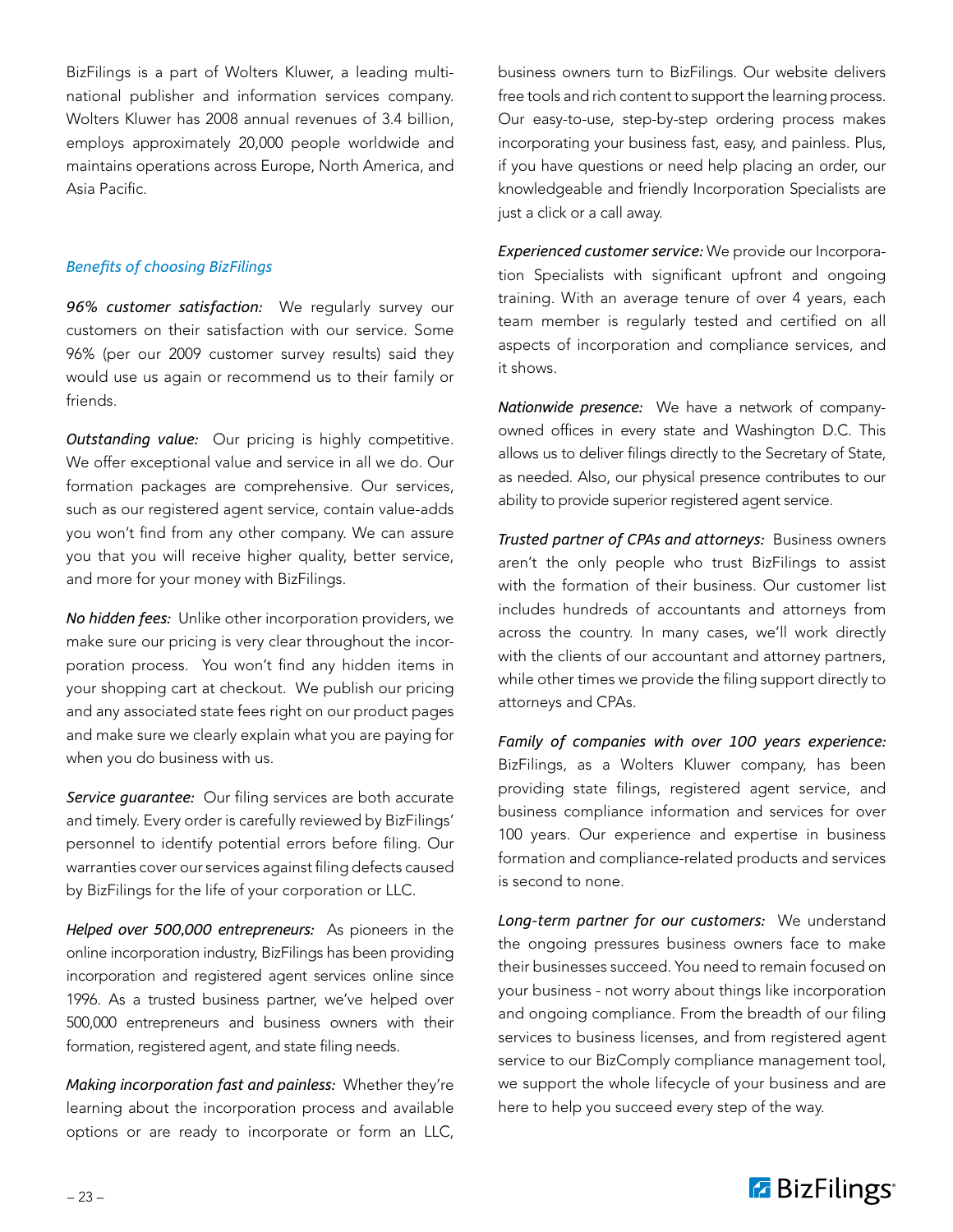## BizFilings' product listing

#### *State filings — all 50 states*

*Incorporation*: Corporation, LLC, nonprofit, limited partnership (LP) and limited liability partnership (LLP) formation filings.

*Professional services business formations*: PC, PLLC, and LLP filings.

*Foreign qualification filings*: Certificate of authority filings to register a company to transact business in another state or multiple states.

*Amendment filings*: Certificate of amendment filings to amend the formation documents.

*Dissolution filings*: Certificate of dissolution filings when a company is ceasing operations.

#### *Registered agent service in all 50 states*

*Formations/qualifications*: All formation or foreign qualification orders include six months free registered agent service.

*Registered agent only*: BizFilings offers registered agent service in all 50 states to business owners who are undertaking their own state incorporation or foreign qualification filings (or using another incorporator) but would like to name BizFilings as registered agent.

*Change of registered agent*: BizFilings can prepare and file the necessary documents to change a company's existing registered agent to BizFilings. Additionally, BizFilings will absorb any state fee charged by the state to change your registered agent.

#### *IRS forms and filings*

*Federal tax identification number obtainment*: BizFilings can secure your company's federal tax identification number (also called employer identification number or EIN) from the IRS.

*S corporation election obtainment*: BizFilings will prepare and file your corporation's S corporation election with the IRS.

#### **Business planning software**

*Ultimate Business Planner*: BizFilings Ultimate Business Planner software helps business owners create a business plan through a simple step-by-step approach.

#### *Business licenses*

*Federal, state, local, county, and/or regional licenses*: BizFilings will identify the permits and licenses that apply to your business and provide all of the forms you need.

#### **Compliance offerings and corporate supplies**

*BizComply*: BizFilings offers BizComply, our proprietary online compliance management calendar tool to help business owners stay on top of ongoing compliance requirements.

*Compliance kit and seal*: BizFilings can provide a professional binder customized with your company name; corporate, LLC, NP, LP or LLP seal; 20 custom stock, membership or partnership certificates; stock/membership/partnership interest transfer ledger; sample bylaws, operating agreement or partnership agreement; sample resolutions; and more.

*Compliance seal (stand-alone)*: BizFilings offers a professional custom seal with the company name for stamping official company documents.

*Stock, membership or partnership certificates (stand-alone)*: BizFilings offers professional and secure stock, membership interest, or partnership certificates pre-printed with your company name.

*Company forms CD*: BizFilings offers customizable templates for bylaws, operating agreements, partnership agreements, initial and annual meeting minutes, resolutions, and more.

#### *State and local-related services*

*DBA filing service*: BizFilings can undertake your company's "doing business as" (DBA) filing, also called a fictitious business name filing, at the state and/or county level.

*Rush filing service*: BizFilings offers a rush filing service in participating jurisdictions reducing the formation filing time frame to 24-48 hours.

*Certified copy*: BizFilings can obtain a certified copy of the articles of incorporation or organization.

*Certificate of good standing*: BizFilings can secure your certificate of good standing, demonstrating your company is formed in a particular state and has made all necessary filings and paid the required fees.

*State name availability search*: BizFilings can undertake a preliminary search with a state to determine if a desired company name is available.

*State name reservation*: BizFilings can reserve a desired company name in a particular state to use either immediately or at a later date for a formation or foreign qualification filing.

*Apostille*: BizFilings can secure certification by apostille of formation and/or qualification documents for use in another country.